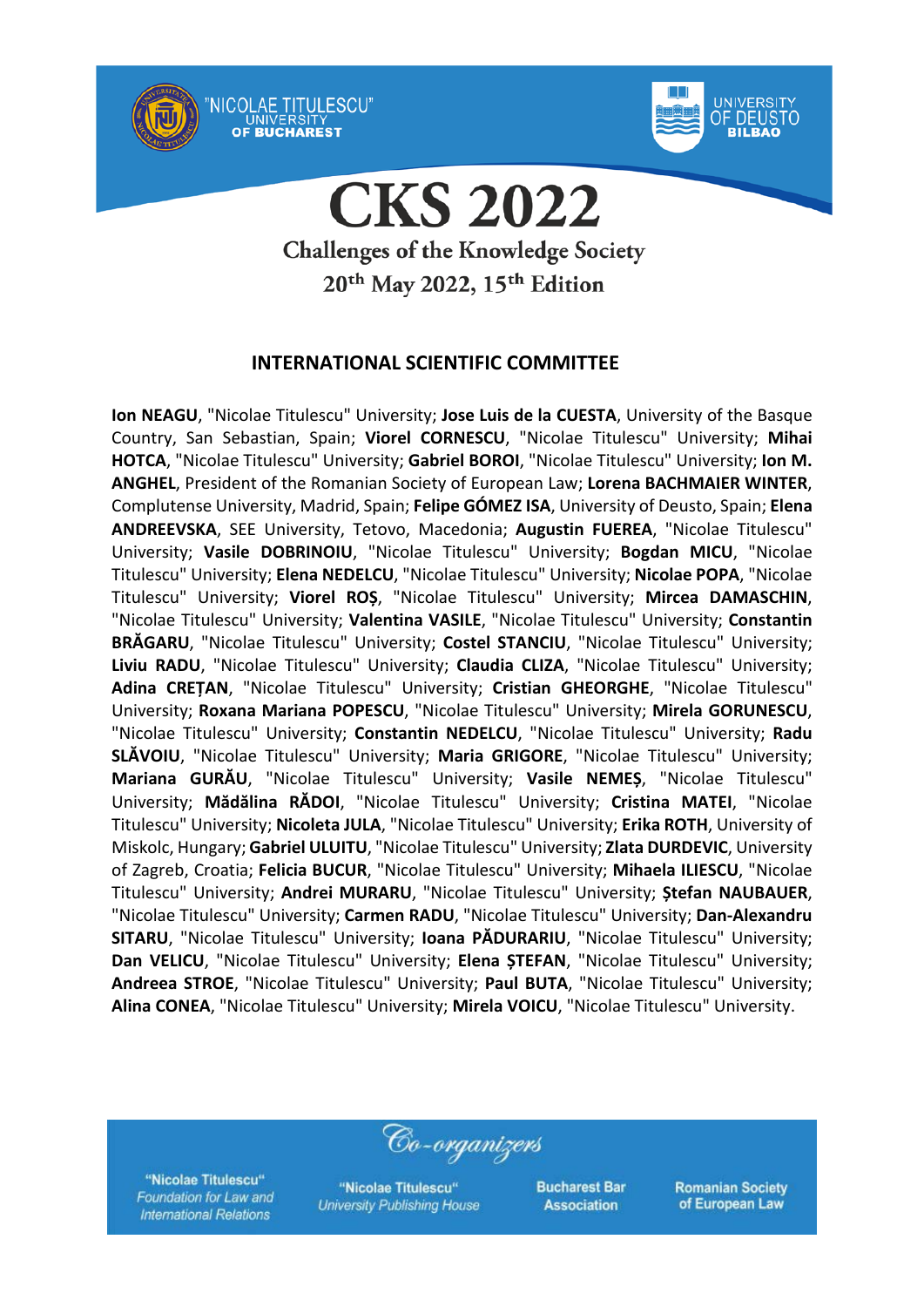

20<sup>th</sup> May 2022, 15<sup>th</sup> Edition

### **ORGANIZING COMMITTEE**

**Ion NEAGU, Lorena BACHMAIER WINTER, Viorel CORNESCU, Mihai HOTCA, Gabriel BOROI, Nicolae POPA, Augustin FUEREA, Bogdan MICU, Ion DRAGNE, Mircea DAMASCHIN, Răzvan Horațiu RADU, Elena STRUGARU, Ioana PĂDURARIU, Paul BUTA, Dan-Alexandru SITARU, Roxana Mariana POPESCU, Radu SLĂVOIU, Mirela Cristiana NILĂ-STRATONE, Maria Loredana NICOLESCU, Viorica Mirela ŞTEFAN-DUICU, George PRETOR, Eduard VECHLER, Sebastian-Adrian NISTOR, Otilia Elena PLATON, Andrei DIAMANDESCU, Dan VELICU, Alina CHIVULESCU, Diana Elena NEAGA.**

### **~ FRIDAY, MAY 20th ~**

### **SECTION 1 – JURIDICAL SCIENCES**

- **10.00** *Subsection 1.1. Criminal Law*
- **10.00** *Subsection 1.2. Private Law*
- **10.00** *Subsection 1.3. Public Law (1st Commission)*
- **10.00** *Subsection 1*.3. *Public Law (2nd Commission)*
- **10.30** *Subsection 1.4. Intellectual Property Law*
- **11.00 SECTION 2 – ECONOMIC SCIENCES**
- **11.00 SECTION 3 – ADMINISTRATIVE AND POLITICAL SCIENCES**

"Nicolae Titulescu" Foundation for Law and **International Relations** 

"Nicolae Titulescu" **University Publishing House** 

Co-organizers

**Bucharest Bar Association**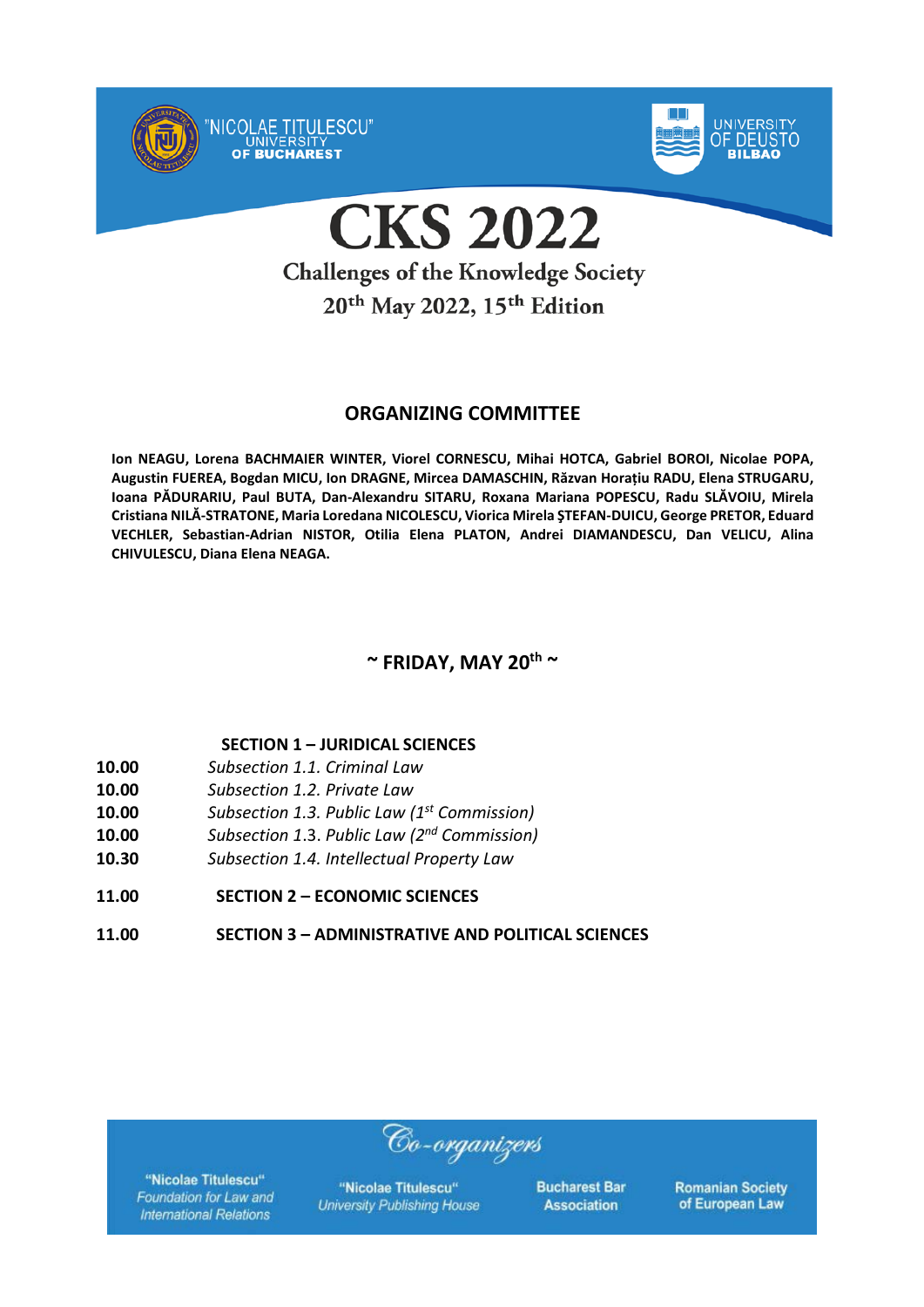



**CKS 2022** 

**Challenges of the Knowledge Society** 20<sup>th</sup> May 2022, 15<sup>th</sup> Edition

## **SECTION 1 - JURIDICAL SCIENCES**

### *SUBSECTION 1.1. CRIMINAL LAW*

*Chairpersons Professor, PhD, Mircea DAMASCHIN Associate Professor, PhD, Mirela GORUNESCU Lecturer, PhD, Constantin NEDELCU Assistant Professor, PhD, Nadia-Claudia CANTEMIR-STOICA*

| 01. | Author<br>Scientific degree and title<br><b>Affiliation</b><br>Title of the paper | <b>Alina ANDRESCU</b><br><b>PhD Candidate</b><br>Faculty of Law, "Nicolae Titulescu" University<br>THEORETICAL AND PRACTICAL ASPECTS REGARDING THE ISSUANCE<br>EUROPEAN INVESTIGATION ORDER |
|-----|-----------------------------------------------------------------------------------|---------------------------------------------------------------------------------------------------------------------------------------------------------------------------------------------|
| 02. | Author                                                                            | <b>George Gabriel BOGDAN</b>                                                                                                                                                                |
|     | <b>Scientific degree and title</b>                                                | <b>PhD Candidate</b>                                                                                                                                                                        |
|     | <b>Affiliation</b>                                                                | Faculty of Law, "Nicolae Titulescu" University, Judge at the Court of                                                                                                                       |
|     |                                                                                   | First Instance, Giurgiu                                                                                                                                                                     |
|     | Title of the paper                                                                | THE COMPETENCE OF THE TRAINEE PROSECUTOR IN THE CRIMINAL                                                                                                                                    |
|     |                                                                                   | <b>JUSTICE SYSTEM</b>                                                                                                                                                                       |
| 03. | Author                                                                            | Nadia-Claudia CANTEMIR-STOICA                                                                                                                                                               |
|     | Scientific degree and title                                                       | Assistant Professor, PhD                                                                                                                                                                    |
|     | <b>Affiliation</b>                                                                | Faculty of Law, "Nicolae Titulescu" University, Attorney at Law                                                                                                                             |
|     |                                                                                   | (Bucharest Bar)                                                                                                                                                                             |
|     | Title of the paper                                                                | TERMINATION BY OPERATION OF LAW OF THE PRECAUTIONARY                                                                                                                                        |
|     |                                                                                   | MEASURES                                                                                                                                                                                    |

Co-organizers

"Nicolae Titulescu" Foundation for Law and **International Relations** 

"Nicolae Titulescu" **University Publishing House**  **Bucharest Bar Association**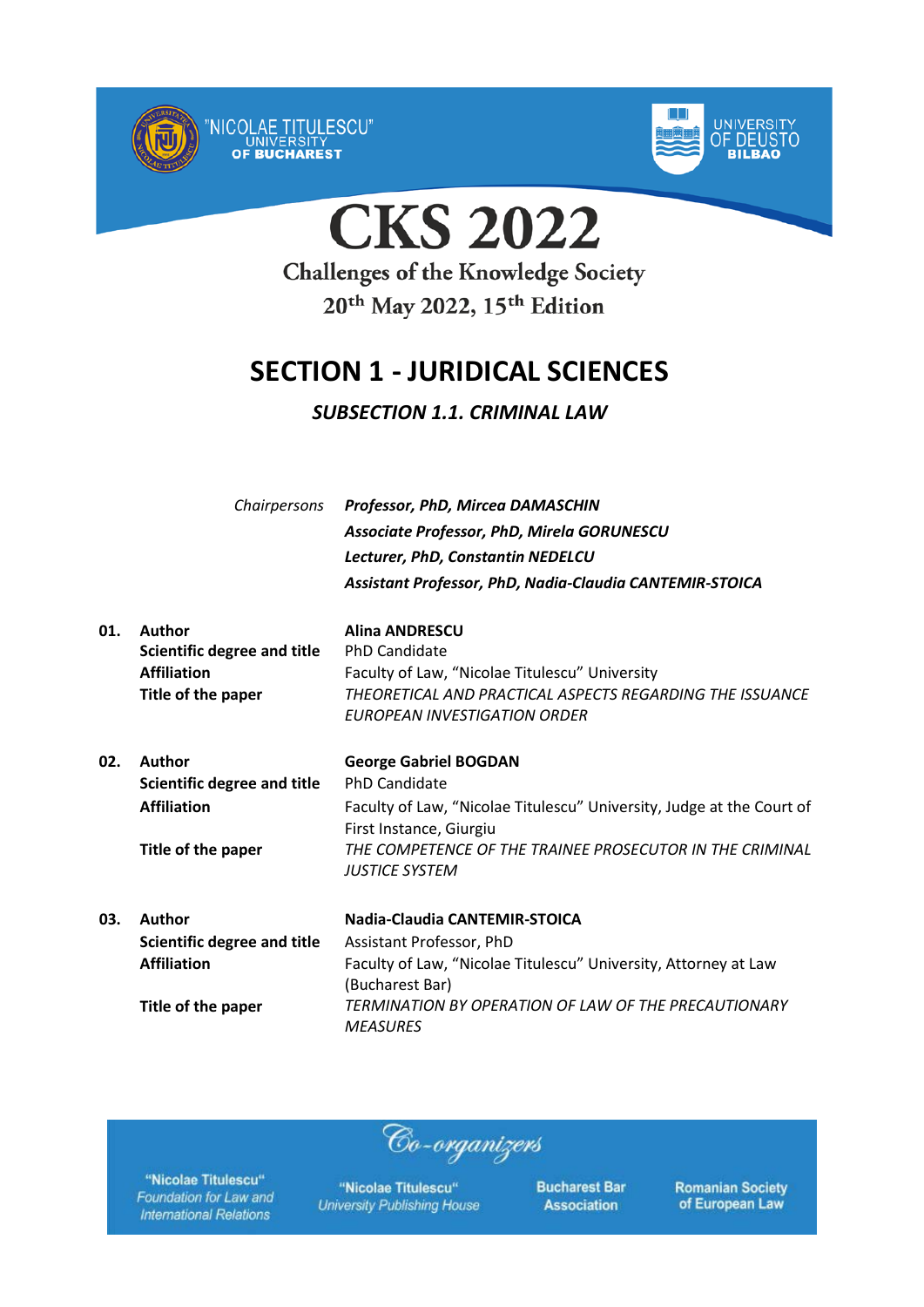



| 04. | <b>Author</b><br>Scientific degree and title<br><b>Affiliation</b><br>Title of the paper                                  | Radu-Bogdan CĂLIN<br><b>PhD Candidate</b><br>Faculty of Law, "Nicolae Titulescu" University; Prosecutor, District 1<br>Court, Bucharest<br><b>ISLANDS OF ADVERSARIAL PROCEEDINGS IN THE PROSECUTION</b><br><b>PHASE</b>                        |
|-----|---------------------------------------------------------------------------------------------------------------------------|------------------------------------------------------------------------------------------------------------------------------------------------------------------------------------------------------------------------------------------------|
| 05. | <b>Author</b><br>Scientific degree and title<br><b>Affiliation</b><br>Title of the paper                                  | <b>Ioan Mircea DAVID</b><br><b>PhD Candidate</b><br>Faculty of Law, "Nicolae Titulescu" University, Attorney at Law<br>(Bucharest Bar)<br><b>REFLECTION ON THE PRINCIPLE OF HUMANISM DURING THE</b><br><b>EXECUTION OF CUSTODIAL SENTENCES</b> |
| 06. | Author<br><b>Scientific degree and title</b><br><b>Affiliation</b><br>Title of the paper                                  | <b>Maxim DOBRINOIU</b><br>Associate Professor, PhD<br>Faculty of Law, "Nicolae Titulescu" University<br>CRIMINAL LIABILITY IN THE CASE OF VENDORS OF SOFTWARE AND<br>HARDWARE FURTHER USED IN CYBERCRIME ACTIVITIES                            |
| 07. | <b>Author</b><br><b>Scientific degree and title</b><br><b>Affiliation</b><br>Title of the paper<br>Name of the co-authors | Lamya-Diana HĂRĂTĂU<br>Lecturer, PhD<br>Faculty of Law, "Nicolae Titulescu" University<br>MEDICALLY ASSISTED SUICIDE AT THE LIMIT BETWEEN CRIME AND<br>LAW<br>Alin-Sorin NICOLESCU, Assistant Professor, PhD, Faculty of Law,                  |
|     | and affiliation                                                                                                           | "Nicolae Titulescu" University<br>Mircea-Constantin SINESCU, Lecturer, PhD, Faculty of Law, "Nicolae<br><b>Titulescu" University</b>                                                                                                           |

"Nicolae Titulescu" Foundation for Law and **International Relations** 

"Nicolae Titulescu" **University Publishing House** 

Co-organizers

**Bucharest Bar Association**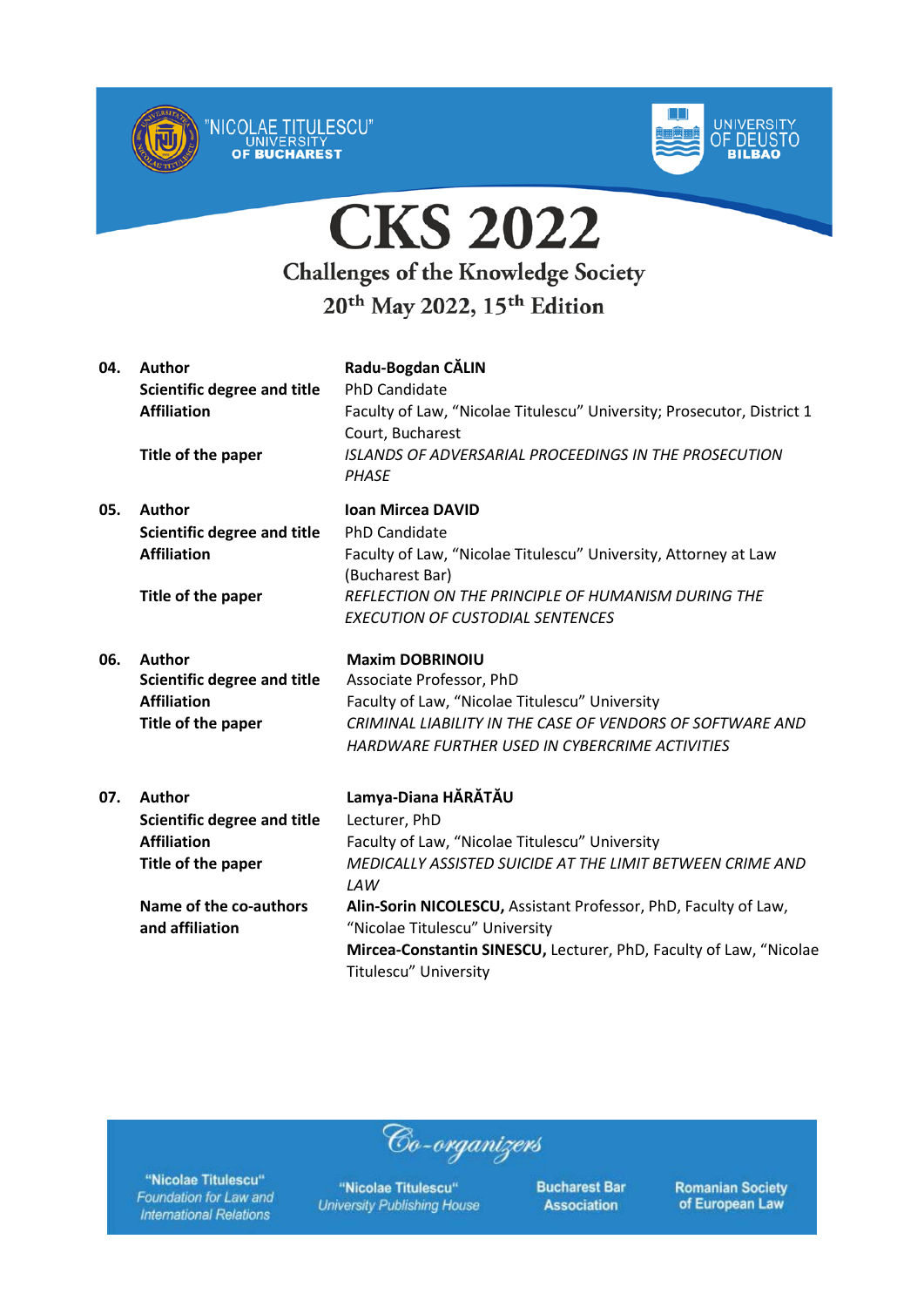



| 08. | Author<br><b>Scientific degree and title</b><br><b>Affiliation</b><br>Title of the paper                                                     | <b>Lyuboslav LYUBENOV</b><br>Lecturer, PhD<br>Faculty of Law, "Angel Kanchev" University of Ruse<br>THE ARREST OF THE ACCUSED PARTY BY THE PROSECUTOR UNDER<br>THE BULGARIAN CRIMINAL PROCEDURE CODE                                                                                                                                           |
|-----|----------------------------------------------------------------------------------------------------------------------------------------------|------------------------------------------------------------------------------------------------------------------------------------------------------------------------------------------------------------------------------------------------------------------------------------------------------------------------------------------------|
| 09. | Author<br><b>Scientific degree and title</b><br><b>Affiliation</b><br>Title of the paper                                                     | <b>George Octavian NICOLAE</b><br><b>PhD Candidate</b><br>Faculty of Law, "Nicolae Titulescu" University<br><b>LEGAL CONSIDERATIONS REGARDING THE OFFENSE OF DRIVING</b><br>UNDER THE INFLUENCE OF ALCOHOL                                                                                                                                     |
| 10. | <b>Author</b><br><b>Scientific degree and title</b><br><b>Affiliation</b><br>Title of the paper<br>Name of the co-authors<br>and affiliation | Sandra Sophie-Elise OLĂNESCU<br>PhD Candidate<br>Faculty of Law, "Nicolae Titulescu" University<br>RETURN OF THE CASE TO THE PUBLIC PROSECUTOR'S OFFICE FOR<br>THE LACK OF INDIVIDUALIZATION OF THE COSTS IN THE BILL OF<br><b>INDICTMENT</b><br>Alexandru Vladimir OLĂNESCU, PhD Candidate, Faculty of Law,<br>"Nicolae Titulescu" University |
| 11. | <b>Author</b><br><b>Scientific degree and title</b><br><b>Affiliation</b><br>Title of the paper                                              | Alexandru Vladimir OLĂNESCU<br><b>PhD Candidate</b><br>Faculty of Law, "Nicolae Titulescu" University<br>THE INADMISSIBILITY OF THE COMPLAINT AGAINST THE ORDER ISSUED<br>BY THE SUPERIOR PROSECUTOR IN THE PROCEDURE ESTABLISHED BY<br>ART. 340 OF THE CRIMINAL PROCEDURE CODE                                                                |
| 12. | <b>Author</b><br><b>Scientific degree and title</b><br><b>Affiliation</b><br>Title of the paper                                              | Sandra Sophie-Elise OLĂNESCU<br><b>PhD Candidate</b><br>Faculty of Law, "Nicolae Titulescu" University<br>THE NOTION OF TERRORISM IN ROMANIAN CRIMINAL LAW                                                                                                                                                                                     |

"Nicolae Titulescu" Foundation for Law and **International Relations** 

"Nicolae Titulescu" **University Publishing House** 

Co-organizers

**Bucharest Bar Association**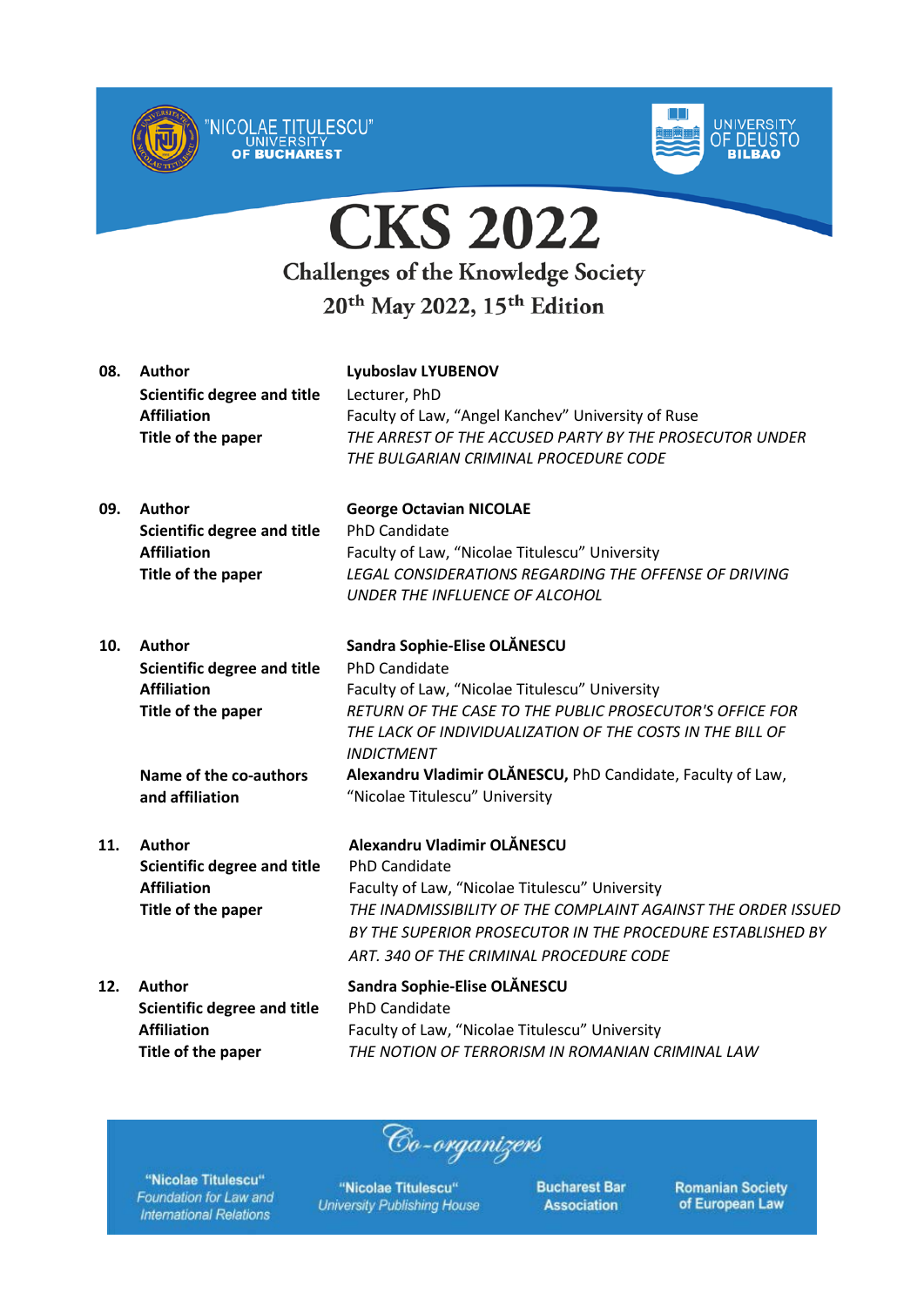



**13. Author Mirel Georgian PETRE Scientific degree and title** PhD Candidate

**Affiliation** Faculty of Law, "Nicolae Titulescu" University **Title of the paper** *THE IMPORTANCE OF PRE-TRIAL CHAMBER IN CRIMINAL PROCEEDINGS. PROCEDURE AND CONTROVERSIAL ISSUES*

**14. Author Nicoleta Georgeta VASILE (CONSTANTINESCU) Scientific degree and title** PhD Candidate **Affiliation** Faculty of Law, "Nicolae Titulescu" University, Judge at Brașov Tribunal **Title of the paper** *FREEDOM OF CONSCIENCE, OPINION AND FREEDOM OF RELIGION BELIEFS - A RIGHT OF PERSONS DEPRIVED OF THEIR LIBERTY*

"Nicolae Titulescu" Foundation for Law and **International Relations** 

"Nicolae Titulescu" **University Publishing House** 

Co-organizers

**Bucharest Bar Association**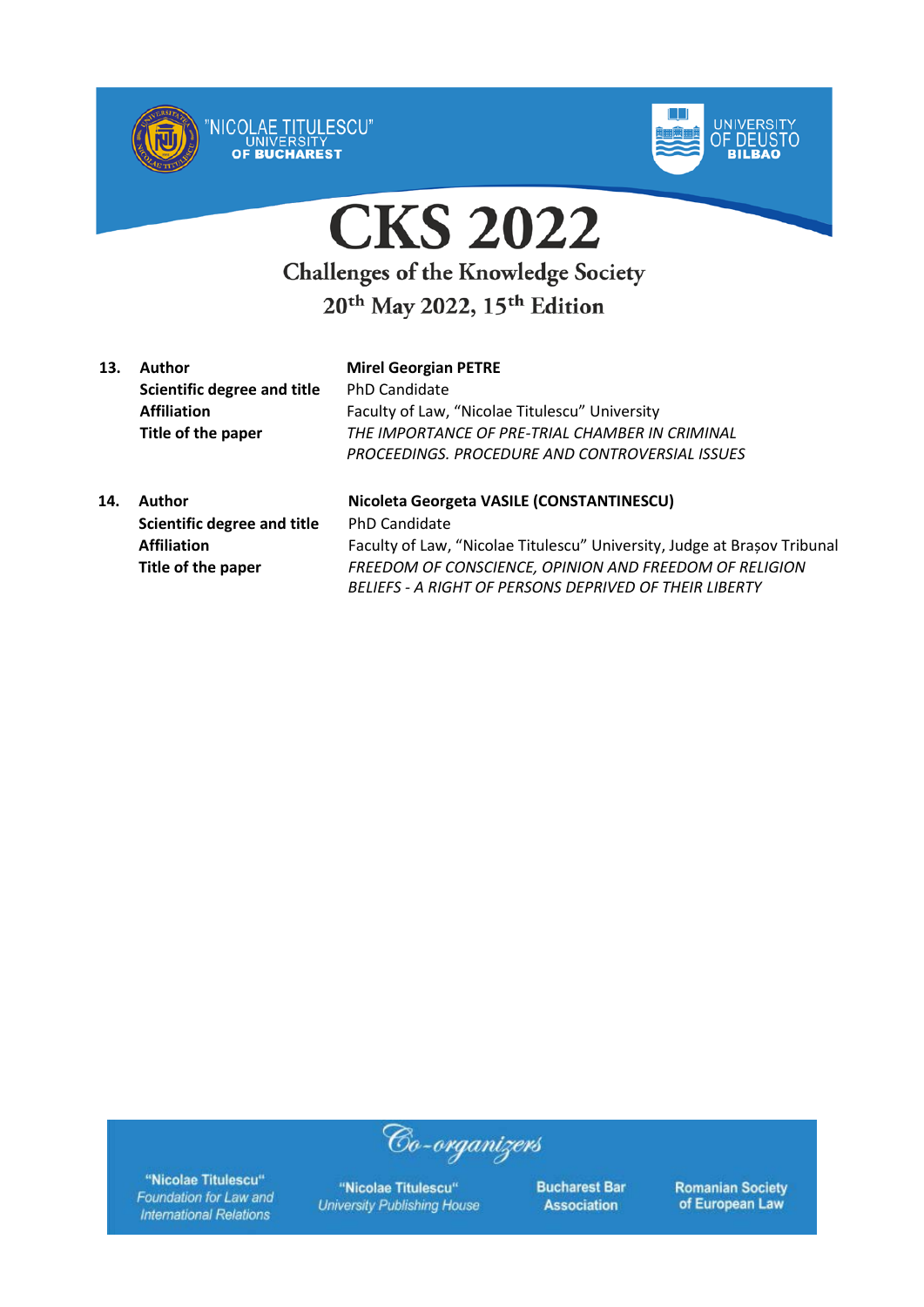



**CKS 2022** 

## **Challenges of the Knowledge Society** 20<sup>th</sup> May 2022, 15<sup>th</sup> Edition

## **SECTION 1 – JURIDICAL SCIENCES**

### *SUBSECTION 1.2. PRIVATE LAW*

*Chairpersons Associate Professor, PhD, Vasile NEMEȘ Lecturer, PhD, Ioana PĂDURARIU Lecturer, PhD, Dan-Alexandru SITARU*

| 01. | Author                      | <b>Monica CALU</b>                                      |
|-----|-----------------------------|---------------------------------------------------------|
|     | Scientific degree and title | <b>PhD Candidate</b>                                    |
|     | <b>Affiliation</b>          | Doctoral School of the National School of Political and |
|     |                             | Administrative Studies                                  |
|     | Title of the paper          | STEPS TOWARDS HARMONISING AND IMPROVING CONSUMER        |
|     |                             | INSOLVENCY RULES IN THE EUROPEAN UNION                  |
|     |                             |                                                         |

- **02. Author Roxana-Mihaela CATEA Scientific degree and title** PhD Candidate **Affiliation** Faculty of Law, "Nicolae Titulescu" University **Title of the paper** *EU CROWDFUNDING REGULATION*
- **03. Author Roxana-Mihaela CATEA Scientific degree and title** PhD Candidate **Affiliation** Faculty of Law, "Nicolae Titulescu" University **Title of the paper** *THE DOs AND DON'Ts OF FRANCHISING IN ROMANIA*

Co-organizers

"Nicolae Titulescu" Foundation for Law and **International Relations** 

"Nicolae Titulescu" **University Publishing House**  **Bucharest Bar Association**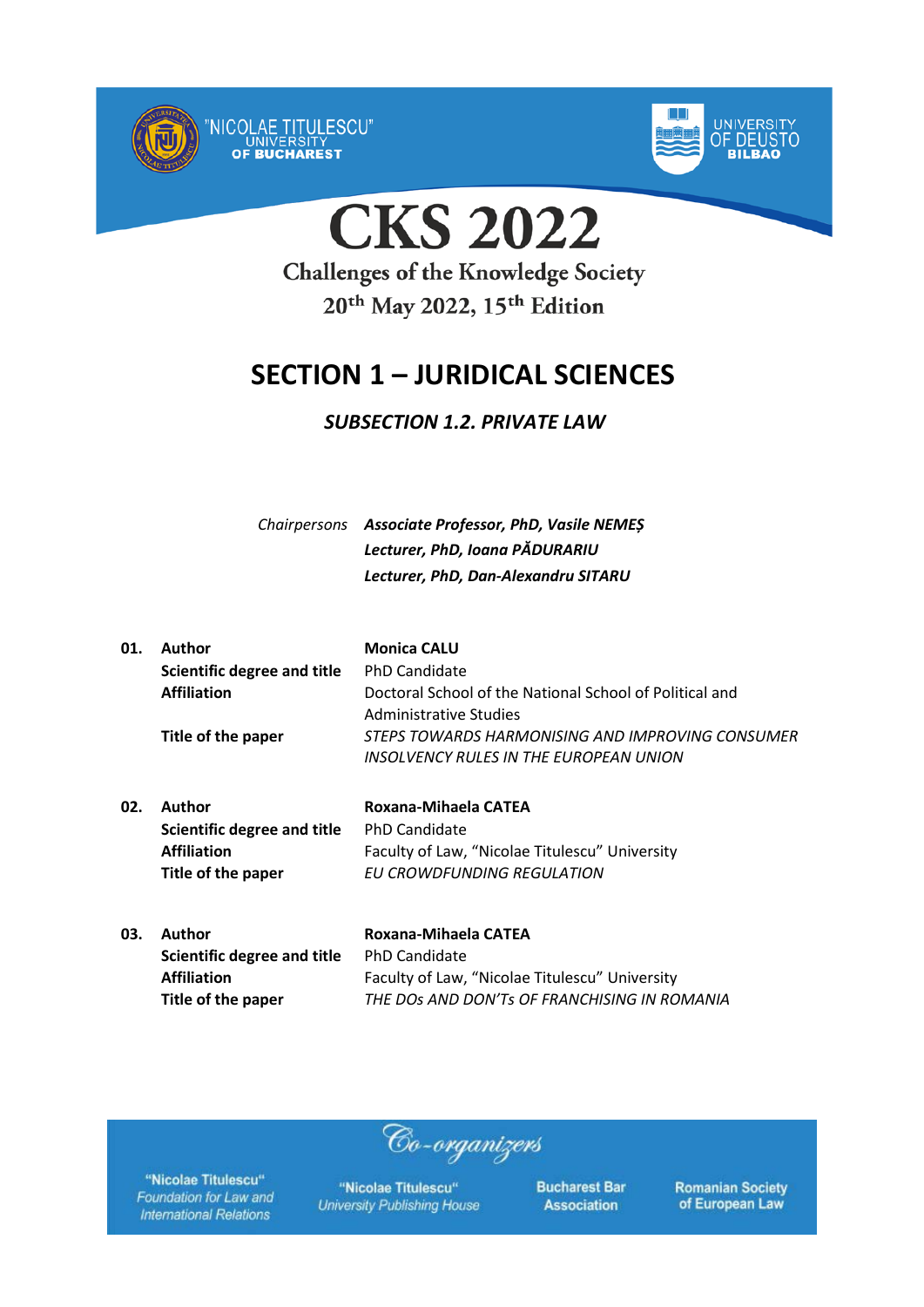



| 04. | Author<br><b>Scientific degree and title</b><br><b>Affiliation</b><br>Title of the paper                                                     | <b>Cristian-Răzvan CERCEL</b><br><b>PhD Candidate</b><br>Faculty of Law, "Nicolae Titulescu" University<br>THEORETICAL AND PRACTICAL ASPECTS OF THE PRINCIPAL'S<br><b>LIABILITY FOR THE ACT OF THE DEFENDANT</b>                                                                                                          |
|-----|----------------------------------------------------------------------------------------------------------------------------------------------|---------------------------------------------------------------------------------------------------------------------------------------------------------------------------------------------------------------------------------------------------------------------------------------------------------------------------|
| 05. | <b>Author</b><br><b>Scientific degree and title</b><br><b>Affiliation</b><br>Title of the paper                                              | <b>Georgiana COMAN</b><br><b>PhD Candidate</b><br>Faculty of Law, "Nicolae Titulescu" University<br>THE PROCEDURE OF REIMBURSEMENT OF THE COSTS INCURRED<br>IN A TRIAL, IN A SUBSEQUENT TRIAL                                                                                                                             |
| 06. | Author<br><b>Scientific degree and title</b><br><b>Affiliation</b><br>Title of the paper                                                     | Corina Georgiana COSTEA (CIOROIU)<br><b>PhD Candidate</b><br>Faculty of Law, "Nicolae Titulescu" University<br>THE SAFEGUARD PROCEEDING IN THE FRENCH LEGAL SYSTEM -<br>A SUCCESSFUL TOOL IN INSOLVENCY PREVENTION                                                                                                        |
| 07. | <b>Author</b><br><b>Scientific degree and title</b><br><b>Affiliation</b><br>Title of the paper<br>Name of the co-authors<br>and affiliation | Gabriela FIERBINTEANU<br>Lecturer, PhD<br>Faculty of Law, "Nicolae Titulescu" University<br>DIGITAL TOOLS FOR JUDICIAL COOPERATION ACROSS THE EU -<br>THE BENEFITS OF DIGITAL TECHNOLOGIES IN JUDICIAL<br><b>PROCEEDINGS</b><br>Vasile NEMES, Associate Professor, PhD, Faculty of Law, "Nicolae<br>Titulescu" University |
| 08. | <b>Author</b><br><b>Scientific degree and title</b><br><b>Affiliation</b><br>Title of the paper                                              | <b>Cristian GHEORGHE</b><br>Associate Professor, PhD<br>Faculty of Law, "Nicolae Titulescu" University<br>EUROPEAN VENTURE CAPITAL FUNDS (EUVECA)                                                                                                                                                                         |

"Nicolae Titulescu" Foundation for Law and **International Relations** 

"Nicolae Titulescu" **University Publishing House** 

Co-organizers

**Bucharest Bar Association**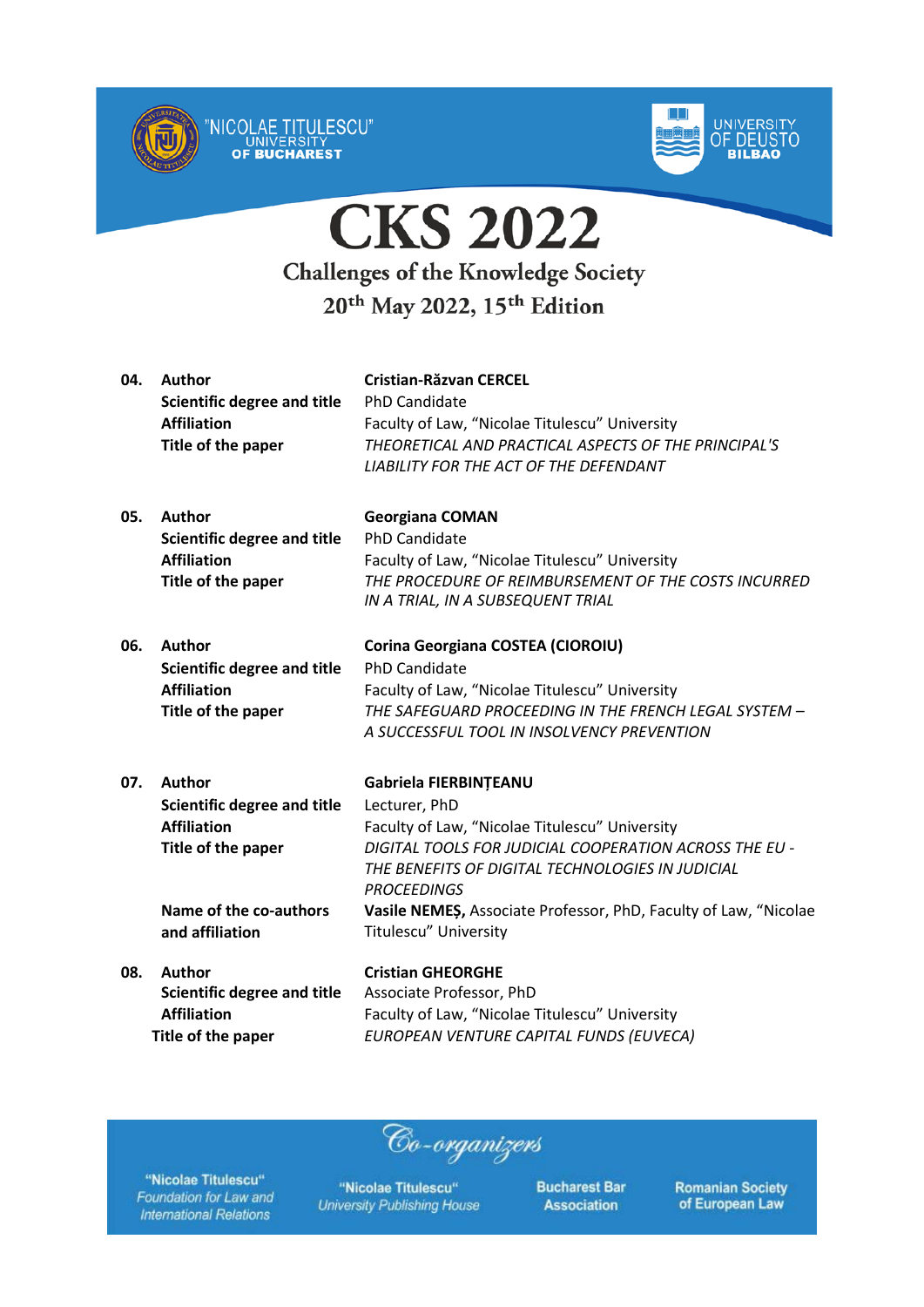



| 09. | <b>Author</b><br><b>Scientific degree and title</b><br><b>Affiliation</b><br>Title of the paper | <b>Emilian-Constantin MEIU</b><br>PhD Candidate<br>Faculty of Law, "Nicolae Titulescu" University<br>SHORT STUDY ON THE ESSENTIAL ELEMENTS OF THE BILATERAL<br><b>SALES PROMISE</b>                                                            |
|-----|-------------------------------------------------------------------------------------------------|------------------------------------------------------------------------------------------------------------------------------------------------------------------------------------------------------------------------------------------------|
| 10. | <b>Author</b><br><b>Scientific degree and title</b><br><b>Affiliation</b><br>Title of the paper | <b>Dan-Alexandru SITARU</b><br>Lecturer, PhD<br>Faculty of Law, "Nicolae Titulescu" University<br><b>CONSIDERATIONS REGARDING WHETHER ATTESTATION OF THE</b><br>DATE OF A DOCUMENT BY A LAWYER REPRESENTS CERTIFIED<br><b>DATE</b>             |
| 11. | <b>Author</b><br><b>Scientific degree and title</b><br><b>Affiliation</b><br>Title of the paper | Silviu-Dorin ŞCHIOPU<br><b>PhD Candidate</b><br>Faculty of Law, "Nicolae Titulescu" University<br>REFLECTIONS ON THE CONDITION PROVIDED BY ART. 2 (1)<br><b>GDPR: PERSONAL DATA TO BE PART OF A FILING SYSTEM</b>                              |
| 12. | <b>Author</b><br><b>Scientific degree and title</b><br><b>Affiliation</b><br>Title of the paper | <b>Dan VELICU</b><br>Lecturer, PhD<br>Faculty of International Relations and Administration, "Nicolae<br>Titulescu" University<br>CONSIDERATIONS ON A RECENT INTERPRETATION OF THE<br><b>OBLIGATION TO INFORM AND ADVISE THE BANK'S CLIENT</b> |
| 13. | <b>Author</b><br><b>Scientific degree and title</b><br><b>Affiliation</b><br>Title of the paper | Ion-Cristian ZĂVOI<br><b>PhD Candidate</b><br>Faculty of Law, "Titu Maiorescu" University, Bailiff, Craiova Law<br>Court<br>EXERCISE OF THE RIGHT OF PRE-EMPTION OVER THE<br><b>GOODS</b>                                                      |

Co-organizers

"Nicolae Titulescu" Foundation for Law and **International Relations** 

"Nicolae Titulescu" **University Publishing House**  **Bucharest Bar Association**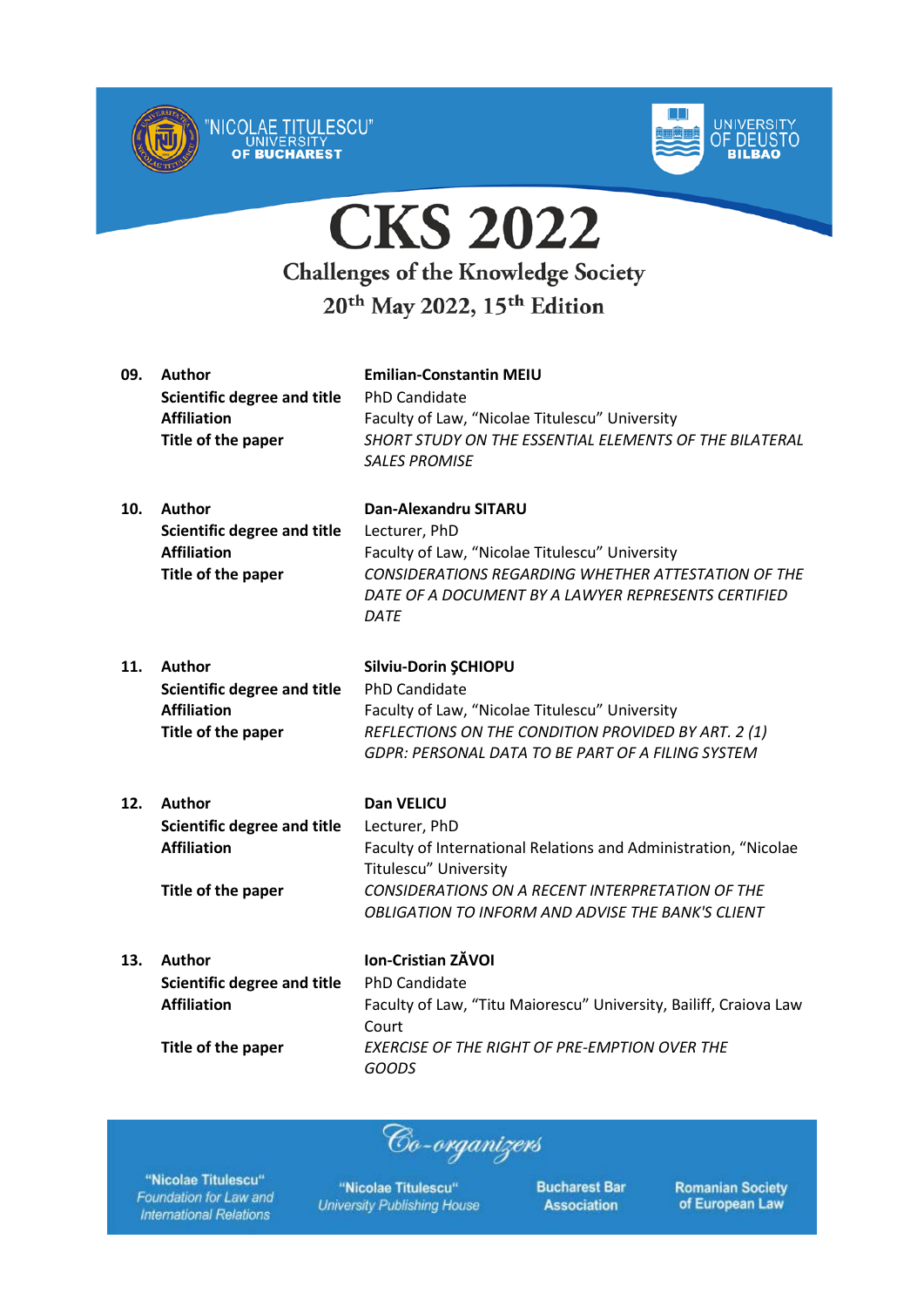



**CKS 2022 Challenges of the Knowledge Society** 20<sup>th</sup> May 2022, 15<sup>th</sup> Edition

## **SECTION 1 – JURIDICAL SCIENCES**

### *SUBSECTION 1.3. PUBLIC LAW*

*Chairpersons (1st Commission)* *Professor, PhD, Augustin FUEREA Associate Professor, PhD, Roxana Mariana POPESCU Lecturer, PhD, Alina Mihaela CONEA Lecturer, PhD, Laura SPĂTARU-NEGURĂ Assistant Professor, PhD, Valentina BĂRBĂȚEANU*

| 01. | Author                             | Valentina BĂRBĂȚEANU                                   |
|-----|------------------------------------|--------------------------------------------------------|
|     | <b>Scientific degree and title</b> | Assistant Professor, PhD                               |
|     | <b>Affiliation</b>                 | Faculty of Law, "Nicolae Titulescu" University         |
|     | Title of the paper                 | RIGHT TO A FAIR TRIAL IN THE CONTEXT OF CLASSIFIED     |
|     |                                    | INFORMATION. A SURVEY IN THE LIGHT OF ROMANIAN CCR'S   |
|     |                                    | CASE-LAW                                               |
|     | Name of the co-authors             | Andrei MURARU, Lecturer, PhD, Faculty of Law, "Nicolae |
|     | and affiliation                    | <b>Titulescu" University</b>                           |
| 02. | Author                             | Alina-Mihaela BUTNARU (RADU)                           |
|     | Scientific degree and title        | <b>PhD Candidate</b>                                   |
|     | <b>Affiliation</b>                 | Arch. Doctoral School UAUIM                            |
|     | Title of the paper                 | EFFECTS OF THE DEMATERIALIZATION PHENOMENON OF THE     |
|     |                                    | COURTS UNDER THE IMPACT OF VIDEO TECHNOLOGIES AND      |
|     |                                    | DIGITALIZATION                                         |

"Nicolae Titulescu" Foundation for Law and **International Relations** 

"Nicolae Titulescu" **University Publishing House** 

Co-organizers

**Bucharest Bar Association**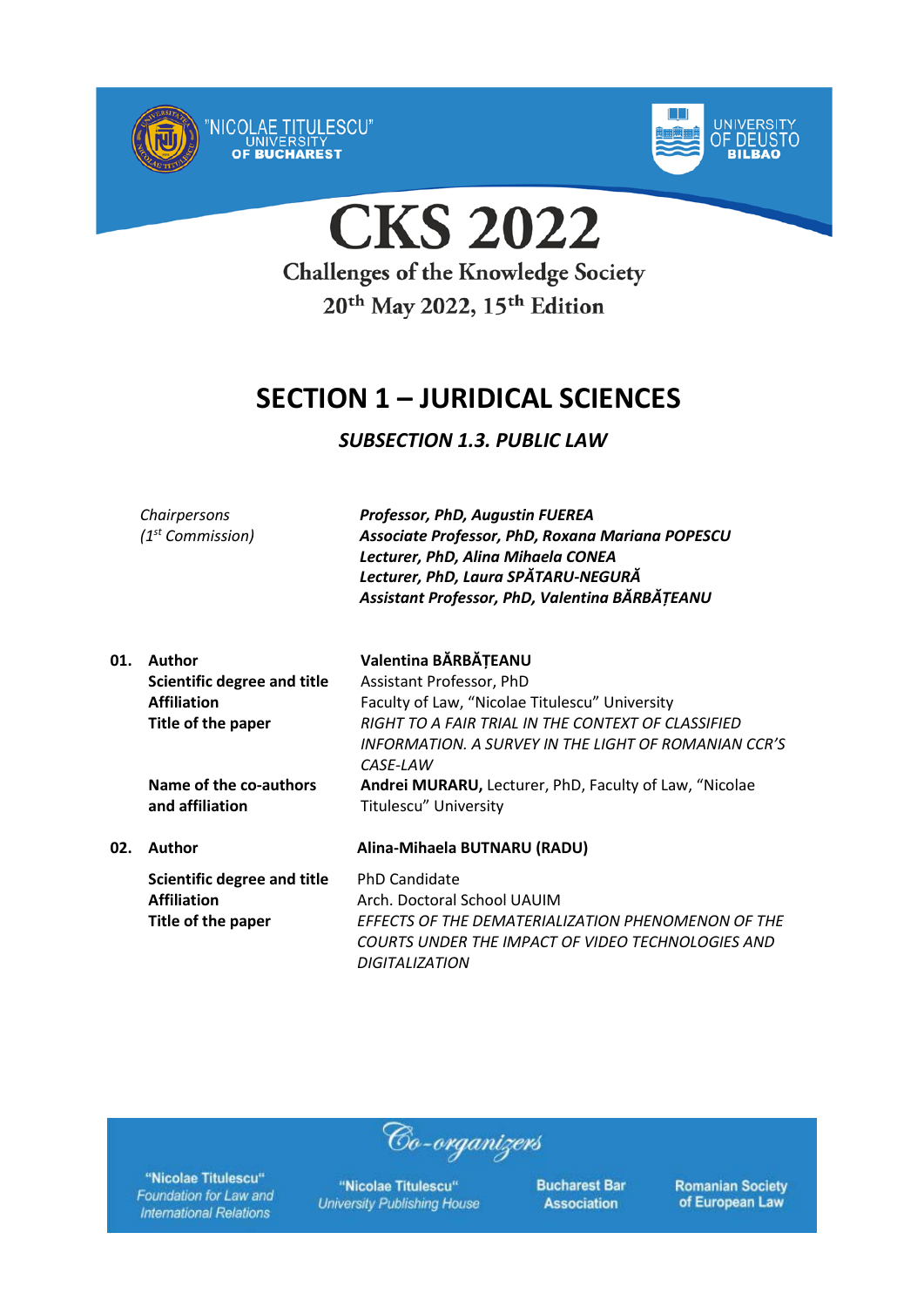



| 03. | Author<br>Scientific degree and title<br><b>Affiliation</b> | <b>Cristiana CHELU-PRODESCU</b><br>Attorney at Law, LLM<br>Bucharest Bar, LLM in Labour, Employment and Industrial Relations<br>Law, University of Bucharest.                                                |
|-----|-------------------------------------------------------------|--------------------------------------------------------------------------------------------------------------------------------------------------------------------------------------------------------------|
|     | Title of the paper                                          | EUROPEAN UNION'S LIMITED COMPETENCE IN HARMONIZING<br>LABOUR – HOW THIS MAY AFFECT THE NEW WAYS OF WORKING<br><b>WITHIN THE MEMBER STATES</b>                                                                |
|     | Name of the co-authors<br>and affiliation                   | Dragos-Adrian BANTAS, PhD in Intelligence and National Security,<br>"Carol I" National Defence University, Visiting Assistant Professor and<br>PhD Candidate, Faculty of Law, "Nicolae Titulescu" University |
| 04. | Author                                                      | Alina Mihaela CONEA                                                                                                                                                                                          |
|     | Scientific degree and title                                 | Assistant Professor, PhD                                                                                                                                                                                     |
|     | <b>Affiliation</b>                                          | Faculty of Law, "Nicolae Titulescu" University                                                                                                                                                               |
|     | Title of the paper                                          | EU TAXONOMY: QUALIFYING AS GREEN                                                                                                                                                                             |
| 05. | <b>Author</b>                                               | <b>Cornelia Beatrice Gabriela ENE-DINU</b>                                                                                                                                                                   |
|     | <b>Scientific degree and title</b>                          | Lecturer, PhD                                                                                                                                                                                                |
|     | <b>Affiliation</b>                                          | Faculty of Law, "Nicolae Titulescu" University                                                                                                                                                               |
|     | Title of the paper                                          | PRINCIPLE OF MULTILINGUALISM AND THE INTERPRETATION OF                                                                                                                                                       |
|     |                                                             | <b>EUROPEAN UNION REGULATIONS</b>                                                                                                                                                                            |
| 06. | Author                                                      | <b>Augustin FUEREA</b>                                                                                                                                                                                       |
|     | <b>Scientific degree and title</b>                          | Professor, PhD                                                                                                                                                                                               |
|     | <b>Affiliation</b>                                          | Faculty of Law, "Nicolae Titulescu" University                                                                                                                                                               |
|     | Title of the paper                                          | THE EUROPEAN PUBLIC PROSECUTOR'S OFFICE IN THE                                                                                                                                                               |
|     |                                                             | INSTITUTIONAL ARCHITECTURE OF THE EUROPEAN UNION                                                                                                                                                             |
| 07. | <b>Author</b>                                               | <b>Marina Corina JIPA</b>                                                                                                                                                                                    |
|     | <b>Scientific degree and title</b>                          | <b>LLM</b>                                                                                                                                                                                                   |
|     | <b>Affiliation</b>                                          | Faculty of Law, "Nicolae Titulescu" University                                                                                                                                                               |
|     | Title of the paper                                          | <b>COMPETITION LAW IN THE EU</b>                                                                                                                                                                             |
|     |                                                             |                                                                                                                                                                                                              |

"Nicolae Titulescu" Foundation for Law and **International Relations** 

"Nicolae Titulescu" **University Publishing House** 

Co-organizers

**Bucharest Bar Association**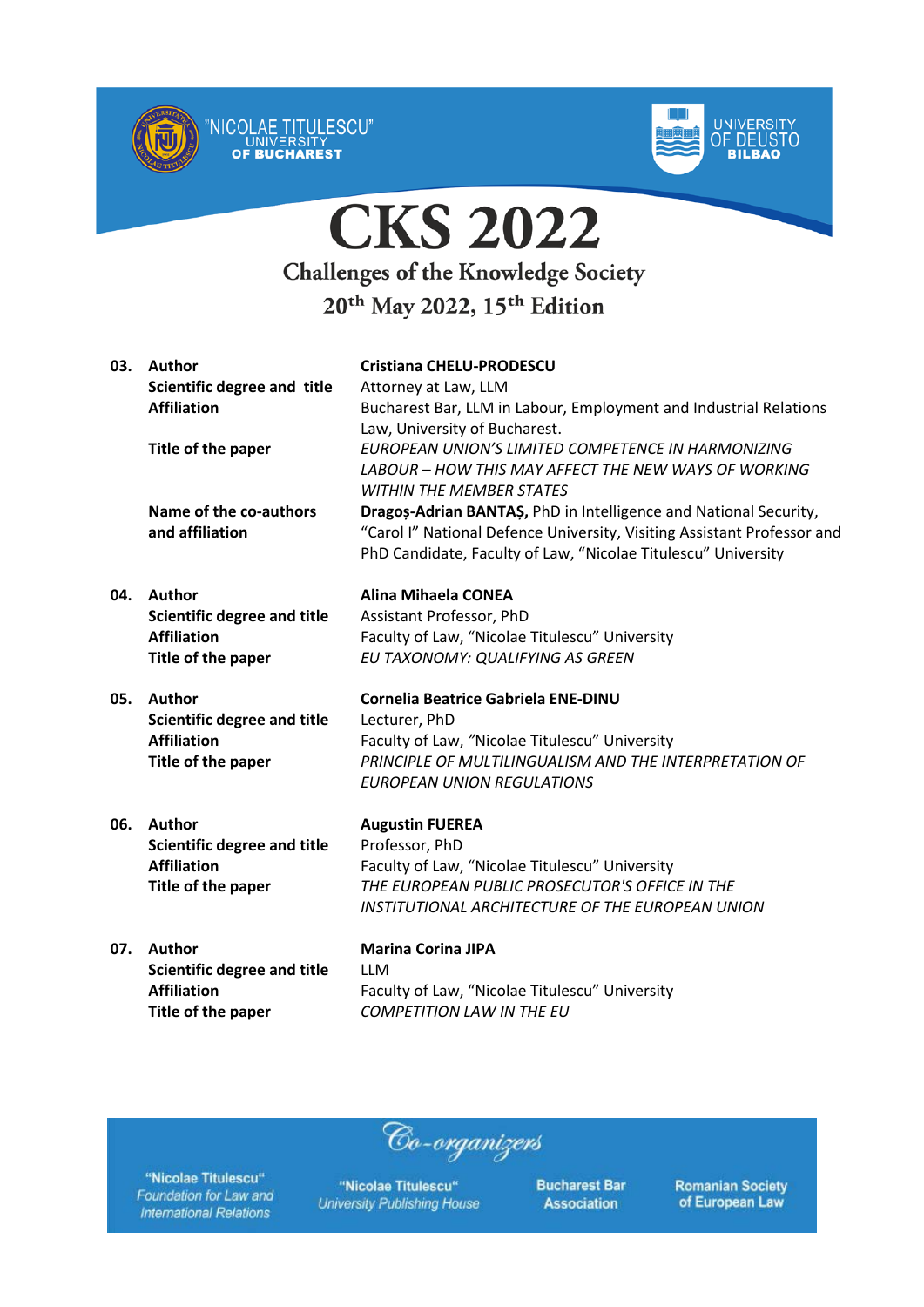





20th May 2022, 15th Edition

**Scientific degree and title** Lecturer, PhD

UNIVERSITY<br>OF BUCHAREST

**08. Author Kremena RAYANOVA de mutat la 15 inainte de Ros Affiliation** Faculty of Law, "Angel Kanchev" University of Ruse **Title of the paper** *STRATEGIES FOR COUNTERING TERRORISM IN THE MODERN WORLD*

- **09. Author Andrada Georgiana MARIN Scientific degree and title** PhD Candidate **Affiliation** Faculty of Law, "Nicolae Titulescu" University **Title of the paper** *JUDGE INDEPENDENCE - BETWEEN EUROPEAN UNION LAW AND*
- **10. Author Vanya PANTELEEVA Scientific degree and title** Lecturer, PhD

*NATIONAL LAW* **Affiliation** Faculty of Law, University of Ruse "Angel Kanchev"

**Title of the paper** *SECURING PUBLIC CLAIMS ACCORDING TO THE TAX AND SOCIAL INSURANCE PROCEDURE CODE OF THE REPUBLIC OF BULGARIA*

**11. Author Ioana PĂDURARIU Scientific degree and title** Lecturer, PhD **Affiliation** Faculty of Law, "Nicolae Titulescu" University **Title of the paper** *SPACE DEBRIS, ANOTHER ENVIRONMENTAL ISSUE*

**12. Author Monica Florentina POPA**

**Scientific degree and title** Assistant Professor, PhD, MBA **Affiliation** Faculty of Law, University of Bucharest **Title of the paper** *THE NORMATIVE PUSH TOWARDS INCLUSION IN THE LEGAL AND ADMINISTRATIVE LANGUAGE WITHIN THE EU, ITS UNDERLYING PREMISES AND POTENTIAL HAZARDS*

**13. Author Roxana-Mariana POPESCU Scientific degree and title** Associate Professor, PhD **Affiliation** Faculty of Law, "Nicolae Titulescu" University **Title of the paper** *(GENERAL ASPECTS CONCERNING) THE LEGAL REGIME OF ALIENS IN INTERNATIONAL LAW, ACCESSIBLE TO EVERYONE*

Co-organizers

"Nicolae Titulescu" Foundation for Law and **International Relations** 

"Nicolae Titulescu" **University Publishing House**  **Bucharest Bar Association**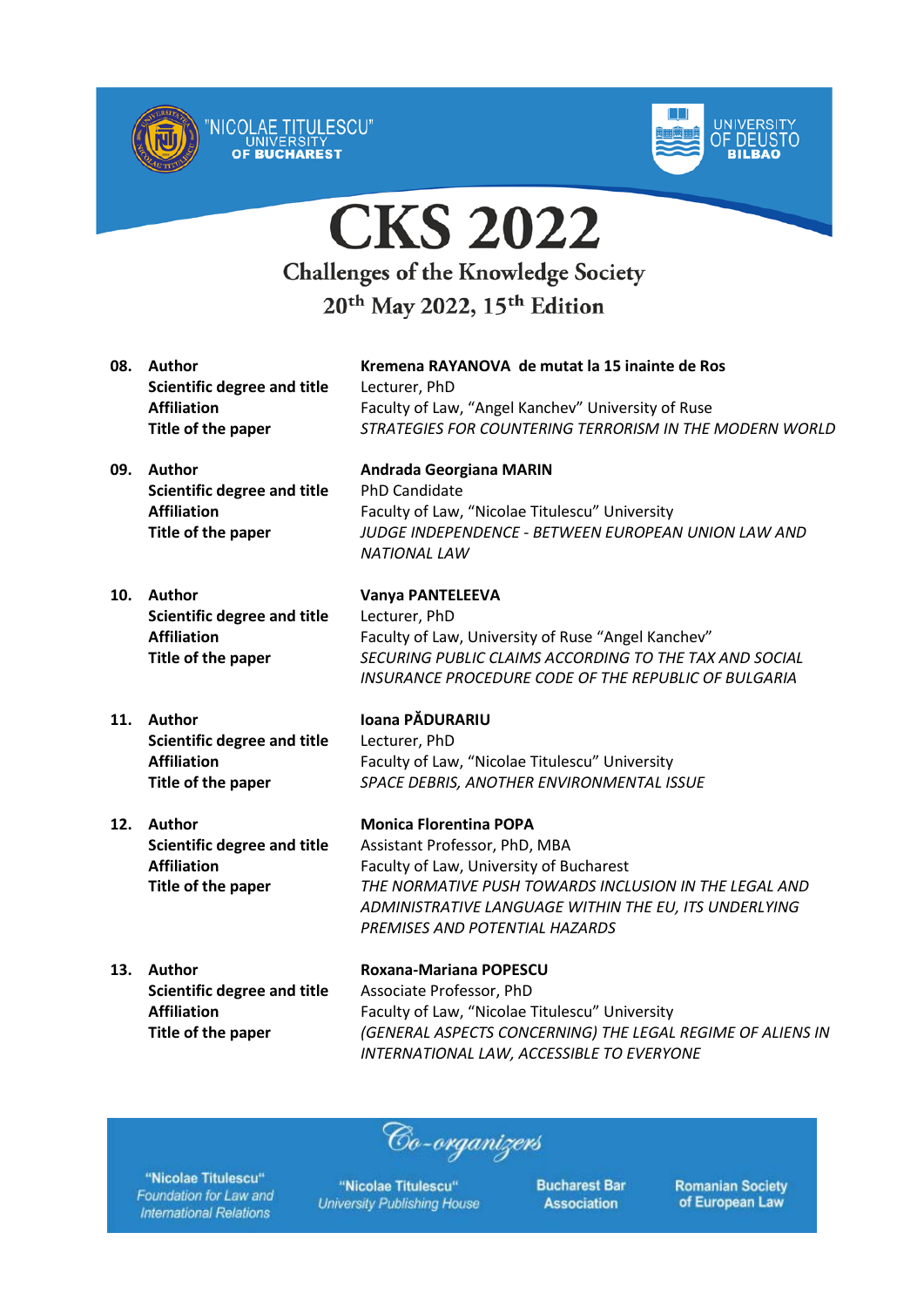



**CKS 2022 Challenges of the Knowledge Society** 

20th May 2022, 15th Edition

**14. Author Bianca Elena RADU Scientific degree and title** PhD Candidate

UNIVERSITY<br>**OF BUCHAREST** 

**Affiliation** Faculty of Law, "Nicolae Titulescu" University **Title of the paper** *JUDICIAL ADVANCES IN COMBATING SYSTEMATIC AND GENERALISED ABUSES ON HUMAN RIGHTS*

*VALUE ADDED TAX ON ARBITRATION FEES*

- **15. Author Viorel ROȘ Scientific degree and title** Professor, PhD **Affiliation** Faculty of Law, "Nicolae Titulescu" University **Title of the paper Name of co-authors And affiliation**
- **16. Author Oana-Mihaela SALOMIA Scientific degree and title** Lecturer, PhD

# **17. Author Maria-Cristina SOLACOLU Scientific degree and title** PhD Candidate

**18. Author Andrei-Alexandru STOICA Scientific degree and title** PhD Candidate

University

**Affiliation** Faculty of Law, University of Bucharest **Title of the paper** *HOW DO THE EUROPEAN COMMISSION, MEMBER STATES AND CITIZENS INTERACT IN ENFORCING INTERNAL MARKET RULES?*

**Andreea LIVĂDARIU**, PhD, Faculty of Law, "Nicolae Titulescu"

**Affiliation** Faculty of Law, "Nicolae Titulescu" University **Title of the paper** *BENEFITS OF BEING AN EU CITIZEN – AN OVERVIEW IN THE CONTEXT OF THE UK'S DEPARTURE FROM THE EU*

**Affiliation** Faculty of Law, "Nicolae Titulescu" University **Title of the paper** *A LEGAL PERSPECTIVE ON HOW UNMANNED VEHICLES WILL INFLUENCE FUTURE CONFLICTS*

Co-organizers

"Nicolae Titulescu" Foundation for Law and **International Relations** 

"Nicolae Titulescu" **University Publishing House**  **Bucharest Bar Association**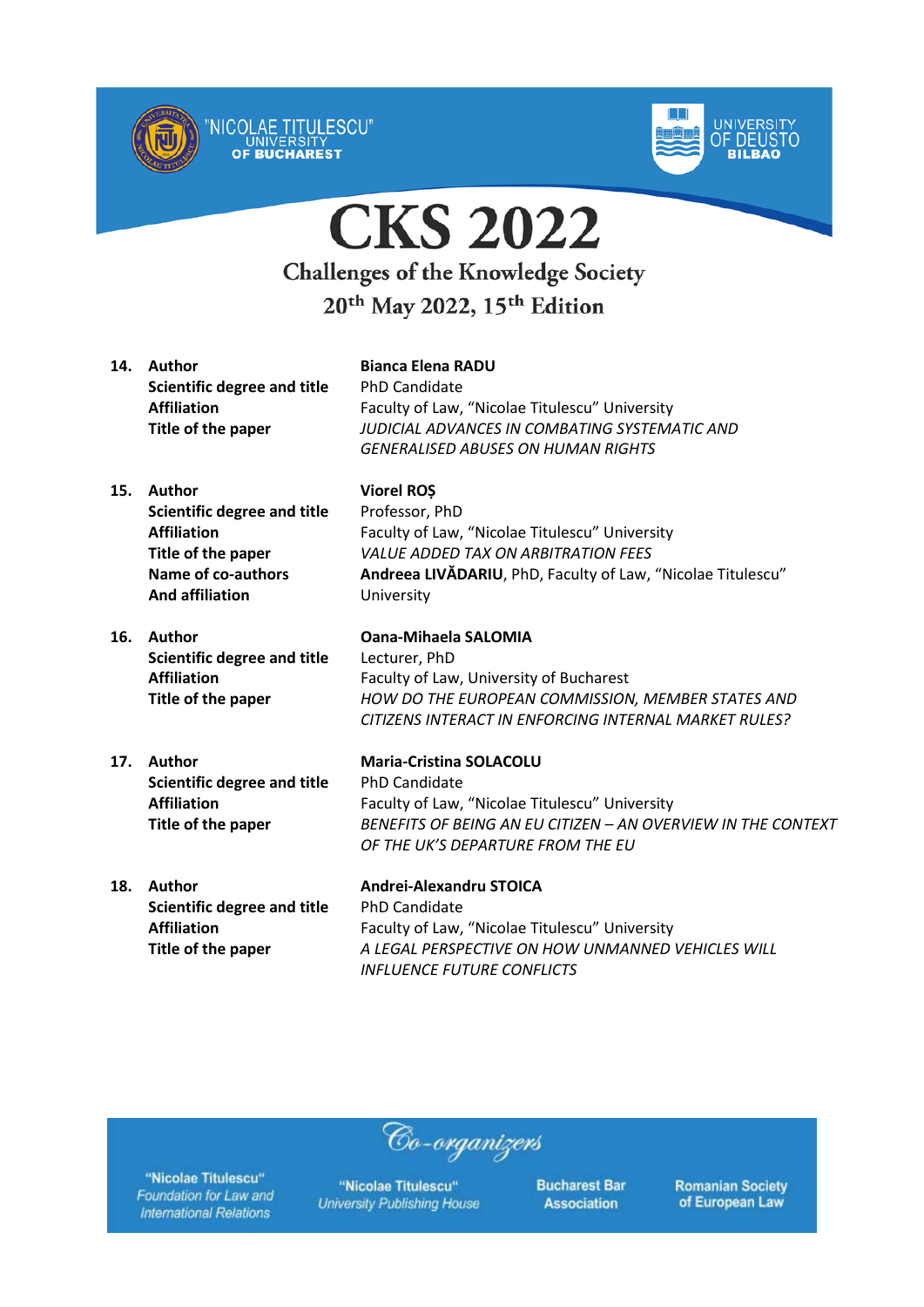



**CKS 2022 Challenges of the Knowledge Society** 

## 20<sup>th</sup> May 2022, 15<sup>th</sup> Edition

**19. Author Florin STOICA Scientific degree and title** PhD Candidate

**Affiliation** Faculty of Law, "Nicolae Titulescu" University **Title of the paper** *THE IMPACT, IMPLICATIONS AND LEGAL EFFECTS OF THE DECISION OF THE COURT OF JUSTICE OF 18 MAY 2021*

**20. Author Ionela-Alina ZORZOANĂ Scientific degree and title** PhD Candidate

**Affiliation** Faculty of Law, "Nicolae Titulescu" University **Title of the paper** *MEASURES OF THE COURT OF AUDITORS - RELATION OF THE COURT OF AUDITORS - AUDITEES. PREREQUISITES FOR COMMITTING THE OFFENCE PROVIDED FOR IN ART. 64 OF LAW NO. 94/1992 IN "CO-AUTHORSHIP"*

"Nicolae Titulescu" Foundation for Law and **International Relations** 

"Nicolae Titulescu" **University Publishing House** 

Co-organizers

**Bucharest Bar Association**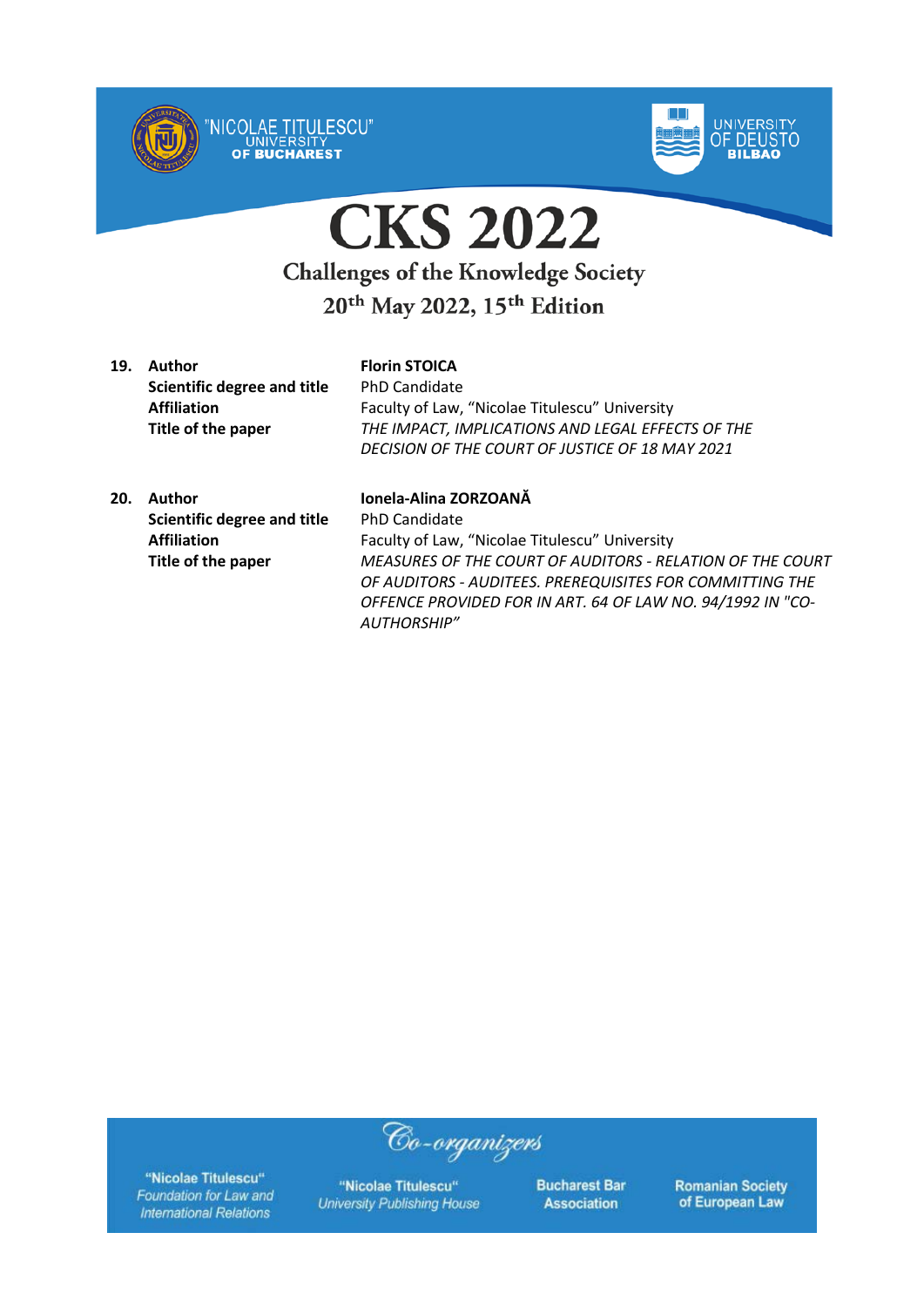



**CKS 2022 Challenges of the Knowledge Society** 20<sup>th</sup> May 2022, 15<sup>th</sup> Edition

|     | Chairpersons<br>(2 <sup>nd</sup> Commission) | Associate Professor, PhD, Claudia Marta CLIZA<br>Associate Professor, PhD, Elena Emilia ȘTEFAN<br>Lecturer, PhD, Cornelia Beatrice ENE-DINU<br>Lecturer, PhD, Elena ANGHEL<br>Lecturer, PhD, Andrei MURARU |
|-----|----------------------------------------------|------------------------------------------------------------------------------------------------------------------------------------------------------------------------------------------------------------|
| 01. | Author                                       | <b>Marius ANDREESCU</b>                                                                                                                                                                                    |
|     | Scientific degree and title                  | Professor, PhD                                                                                                                                                                                             |
|     | <b>Affiliation</b>                           | Faculty of Economic Sciences and Law, University of Pitești                                                                                                                                                |
|     | Title of the paper                           | SOCIAL AND LEGAL NORMATIVISM. TRADITION AND<br><b>PRESENT</b>                                                                                                                                              |
|     | Name of the co-authors                       | Andra PURAN, Lecturer, PhD, Faculty of Economic                                                                                                                                                            |
|     | and affiliation                              | Sciences and Law, University of Pitești                                                                                                                                                                    |
| 02. | Author                                       | <b>Marius ANDREESCU</b>                                                                                                                                                                                    |

**Scientific degree and title** Professor, PhD **Affiliation** Faculty of Economic Sciences and Law, University of Pitești **Title of the paper** *THE PHILOSOPHICAL BASIS OF THE PRINCIPLE OF PROPORTIONALITY*

> **Andra PURAN,** Lecturer, PhD, Faculty of Economic Sciences and Law, University of Pitești

# **03. Author Elena ANGHEL Scientific degree and title** Lecturer, PhD

**and affiliation**

**Name of the co-authors**

**Affiliation** Faculty of Law, "Nicolae Titulescu" University **Title of the paper** *THE PRINCIPLE OF EQUAL RIGHTS: CONCEPT AND REFLECTION IN THE CASE LAW OF THE CCR*

**04. Author Elena ANGHEL Scientific degree and title** Lecturer, PhD

**Affiliation** Faculty of Law, "Nicolae Titulescu" University **Title of the paper** *EVOLUTION OF SUCCESSION IN ROMAN LAW*

"Nicolae Titulescu" Foundation for Law and **International Relations** 

"Nicolae Titulescu" **University Publishing House** 

Co-organizers

**Bucharest Bar Association**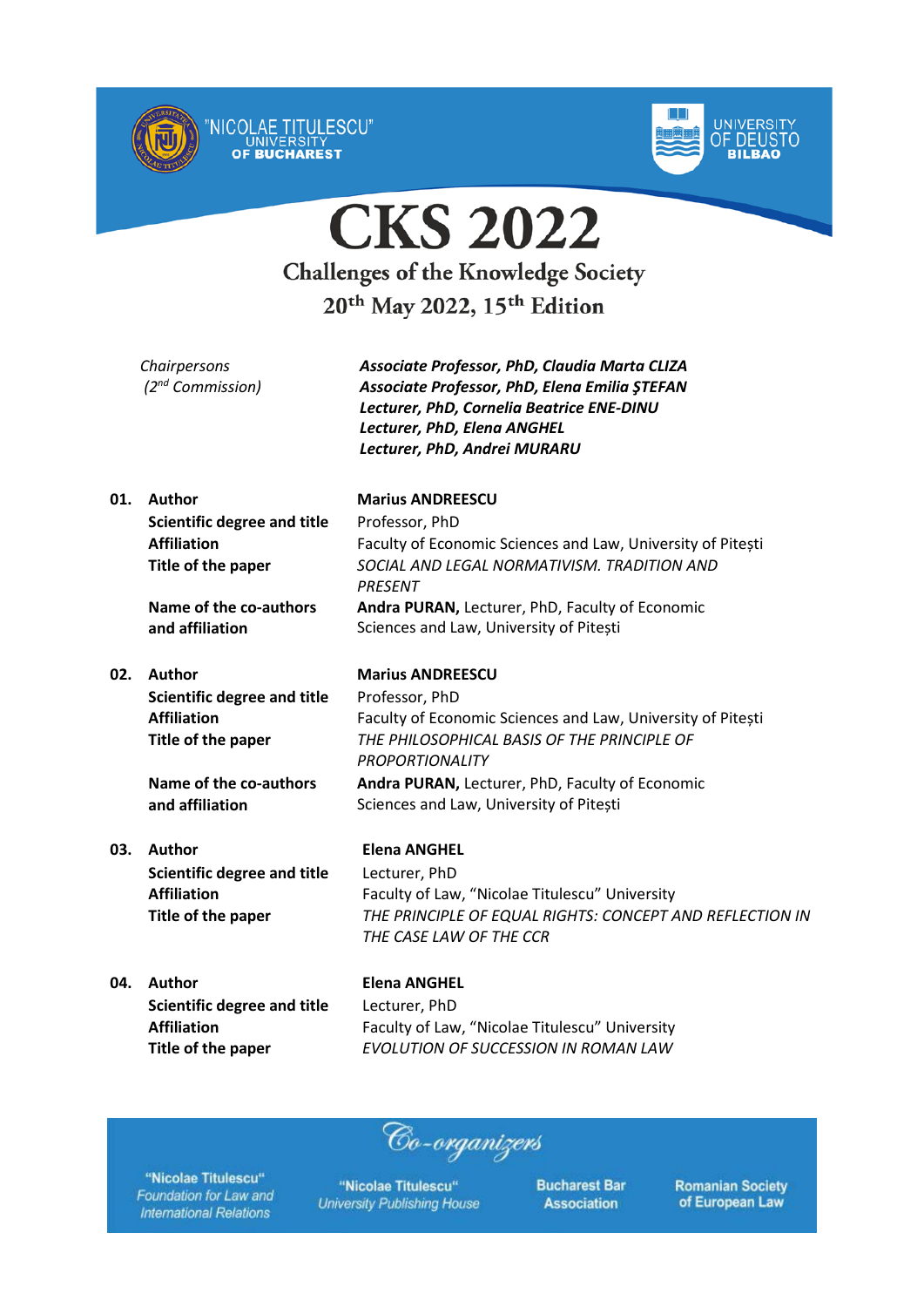



| 05. | Author                             | Marta-Claudia CLIZA                                             |
|-----|------------------------------------|-----------------------------------------------------------------|
|     | <b>Scientific degree and title</b> | Associate Professor, PhD                                        |
|     | <b>Affiliation</b>                 | Faculty of Law, "Nicolae Titulescu" University                  |
|     | Title of the paper                 | TO BE OR NOT TO BE PLAGIARISM? UNCONSTITUTIONALITY              |
|     |                                    | CRITICISMS OF ART. 170 PARA. (1) OF THE ROMANIAN NATIONAL       |
|     |                                    | <b>EDUCATION LAW</b>                                            |
|     | Name of co-authors                 | Dragos-Catalin BORCEA, LLM, Faculty of Law, "Nicolae Titulescu" |
|     | and affiliation                    | University                                                      |
|     |                                    | Laura-Cristiana SPATARU-NEGURA, Lecturer, PhD, Faculty of Law,  |
|     |                                    | "Nicolae Titulescu" University                                  |
|     |                                    |                                                                 |

| <b>Author</b>               | <b>Marta-Claudia CLIZA</b>                                     |
|-----------------------------|----------------------------------------------------------------|
| Scientific degree and title | Associate Professor, PhD                                       |
| <b>Affiliation</b>          | Faculty of Law, "Nicolae Titulescu" University                 |
| Title of the paper          | <b>CERTAIN CONSIDERATIONS ABOUT THE RIGHT TO WORK AND THE</b>  |
|                             | REINSTATEMENT OF AN EMPLOYEE AFTER UNLAWFUL DISMISSAL          |
| Name of co-authors          | Laura-Cristiana SPĂTARU-NEGURĂ, Lecturer, PhD, Faculty of Law, |
| and affiliation             | "Nicolae Titulescu" University                                 |
|                             |                                                                |

**07. Author Daniel FLOREA Scientific degree and title** PhD Candidate

**Affiliation** Faculty of Law, "Nicolae Titulescu" University **Title of the paper** *CONSIDERATIONS ON THE PRINCIPLE OF EQUALITY IN EUROPEAN LEGISLATION*

**08. Author Maria Cristiana IEREMIE Scientific degree and title** PhD Candidate

**Affiliation** Faculty of Law, "Nicolae Titulescu" University **Title of the paper** *THE PRINCIPLE OF ADMINISTRATIVE DESCENTRALIZATION*

"Nicolae Titulescu" Foundation for Law and **International Relations** 

"Nicolae Titulescu" **University Publishing House** 

Co-organizers

**Bucharest Bar Association**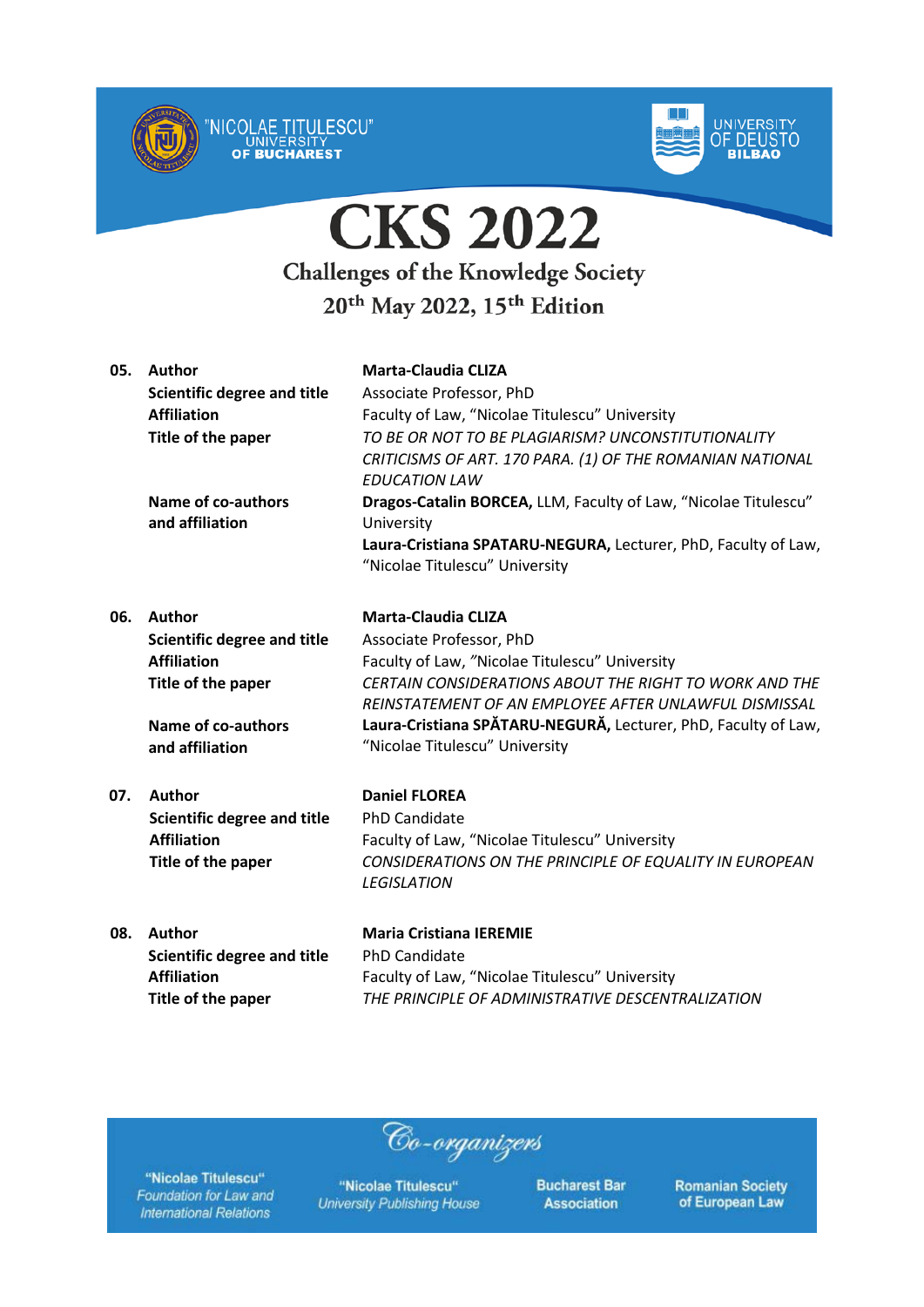



| 09. | Author<br><b>Scientific degree and title</b><br><b>Affiliation</b><br>Title of the paper        | <b>Iulian NEDELCU</b><br>Professor, PhD<br>Faculty of Juridical, Administrative and Communication Sciences,<br>"Constantin Brâncoveanu" University, Pitești, Lawyer (Dolj Bar)<br>PHILOSOPHICAL-LEGAL CONCEPTUAL FOUNDATIONS REGARDING<br>THE STATUS OF LAW AND ITS EVOLUTION THE EVOLUTION OF THE<br><b>RULE OF LAW IN ANTIQUITY</b> |
|-----|-------------------------------------------------------------------------------------------------|---------------------------------------------------------------------------------------------------------------------------------------------------------------------------------------------------------------------------------------------------------------------------------------------------------------------------------------|
| 10. | Author<br><b>Scientific degree and title</b><br><b>Affiliation</b><br>Title of the paper        | <b>Paul-Iulian NEDELCU</b><br>Lecturer, PhD<br>Faculty of Juridical, Economical and Administrative Sciences, "Spiru<br>Haret" University, Craiova, Attorney at Law (Dolj Bar)<br><b>ROMANIAN STATUS</b>                                                                                                                               |
| 11. | <b>Author</b><br><b>Scientific degree and title</b><br><b>Affiliation</b><br>Title of the paper | <b>Beatrice NICULAE</b><br><b>PhD Candidate</b><br>Faculty of Law, "Nicolae Titulescu" University<br>THE NOTION OF UNDUE PAYMENT OF THE AMOUNTS PAID IN<br>RELATION TO THE COURT DECISIONS PRONOUNCED PURSUANT TO<br>ART. 906 PAR. (2), RESPECTIVELY PAR. (4) CODE OF CIVIL<br><b>PROCEDURE</b>                                       |
| 12. | Author<br><b>Scientific degree and title</b><br><b>Affiliation</b><br>Title of the paper        | Simina POPESCU-MARIN<br><b>PhD Candidate</b><br>Faculty of Law, University of Bucharest<br>REQUIREMENTS REGARDING THE QUALITY OF THE LAWS<br>HIGHLIGHTED IN THE RECENT JURISPRUDENCE OF THE CCR                                                                                                                                       |
| 13. | Author<br><b>Scientific degree and title</b><br><b>Affiliation</b><br>Title of the paper        | <b>Bianca Elena RADU</b><br><b>PhD Candidate</b><br>Faculty of Law, "Nicolae Titulescu" University<br>THE CHALLENGES AND DILEMMAS OF PhD STUDENTS<br>IN DOCTORAL RESEARCH                                                                                                                                                             |

"Nicolae Titulescu" Foundation for Law and **International Relations** 

"Nicolae Titulescu" **University Publishing House** 

Co-organizers

**Bucharest Bar Association**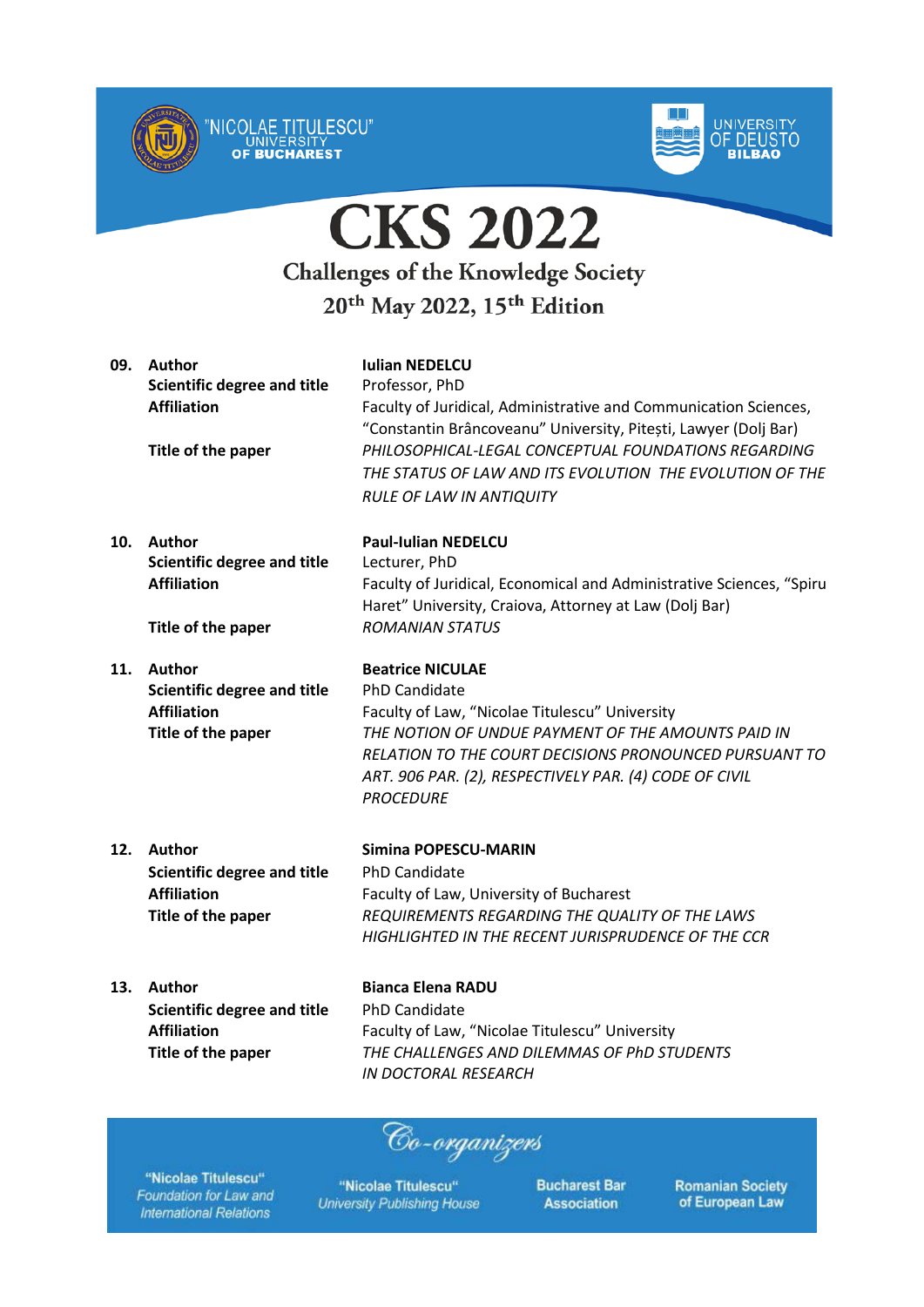



| 14. | Author<br><b>Scientific degree and title</b><br><b>Affiliation</b><br>Title of the paper | Georgian RĂDĂȘANU<br><b>PhD Candidate</b><br>Faculty of Law, "Nicolae Titulescu" University, Legal staff<br>assimilated to judges and prosecutors, Ministry of Justice<br>THE CONSTITUTIONAL PERSPECTIVE ON THE PROCEDURE OF<br>WITHDRAWAL, RESPECTIVELY OF RENUNCIATION OF THE TITLE OF<br><b>DOCTOR</b> |
|-----|------------------------------------------------------------------------------------------|-----------------------------------------------------------------------------------------------------------------------------------------------------------------------------------------------------------------------------------------------------------------------------------------------------------|
|     |                                                                                          |                                                                                                                                                                                                                                                                                                           |
| 15. | Author                                                                                   | <b>Gheorghe STAN</b>                                                                                                                                                                                                                                                                                      |
|     | <b>Scientific degree and title</b>                                                       | Judge                                                                                                                                                                                                                                                                                                     |
|     | <b>Affiliation</b>                                                                       | <b>Constitutional Court of Romania</b>                                                                                                                                                                                                                                                                    |
|     | Title of the paper                                                                       | THE REMOVAL FROM OFFICE OF THE PRESIDENT OF ONE OF<br>THE CHAMBERS OF THE ROMANIAN PARLIAMENT BETWEEN                                                                                                                                                                                                     |
|     |                                                                                          | OPPORTUNITY AND NECESSITY. REFLECTIONS ON THE CCR                                                                                                                                                                                                                                                         |
|     |                                                                                          | DECISION NO. 17 OF JANUARY 26, 2022                                                                                                                                                                                                                                                                       |
|     |                                                                                          | Cristina TITIRIȘCĂ, Assistant-magistrate, Constitutional                                                                                                                                                                                                                                                  |
|     | Name of co-authors                                                                       | Court of Romania                                                                                                                                                                                                                                                                                          |
|     | and affiliation                                                                          |                                                                                                                                                                                                                                                                                                           |
| 16. | <b>Author</b>                                                                            | <b>Oana ŞARAMET</b>                                                                                                                                                                                                                                                                                       |
|     | <b>Scientific degree and title</b>                                                       | Lecturer, PhD                                                                                                                                                                                                                                                                                             |
|     | <b>Affiliation</b>                                                                       | Faculty of Law, "Transilvania" University, Brașov                                                                                                                                                                                                                                                         |
|     | Title of the paper                                                                       | THEORETICAL AND PRACTICAL ASPECTS REGARDING THE                                                                                                                                                                                                                                                           |
|     |                                                                                          | CONSTITUTIONAL AND LEGAL REGIME OF GOVERNMENT                                                                                                                                                                                                                                                             |
|     |                                                                                          | <b>EMERGENCY ORDINANCES AND THEIR RELATIONSHIP WITH GOOD</b>                                                                                                                                                                                                                                              |
|     |                                                                                          | <b>GOVERNANCE AND DISCRETIONARY POWER</b>                                                                                                                                                                                                                                                                 |
| 17. | Author                                                                                   | <b>Elena Emilia ȘTEFAN</b>                                                                                                                                                                                                                                                                                |
|     | <b>Scientific degree and title</b>                                                       | Associate Professor, PhD                                                                                                                                                                                                                                                                                  |
|     | <b>Affiliation</b>                                                                       | Faculty of Law, "Nicolae Titulescu" University                                                                                                                                                                                                                                                            |

LEGISLATIVE UPDATES ON PUBLIC SERVICES

Co-organizers

"Nicolae Titulescu" Foundation for Law and **International Relations** 

Title of the paper

"Nicolae Titulescu" **University Publishing House**  **Bucharest Bar Association**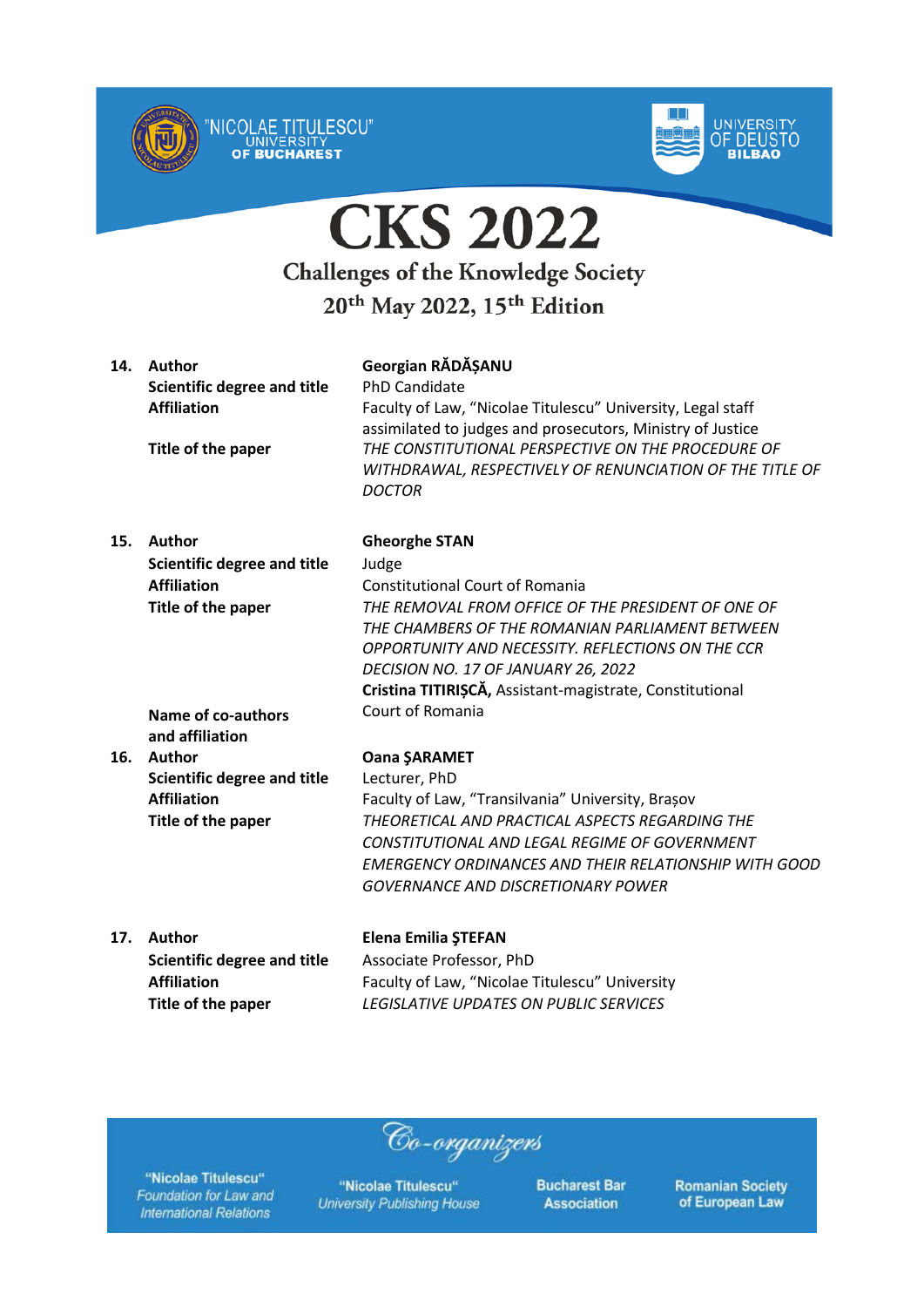



| 18. | Author<br><b>Scientific degree and title</b><br><b>Affiliation</b><br>Title of the paper | Elena Emilia ŞTEFAN<br>Associate Professor, PhD<br>Faculty of Law, "Nicolae Titulescu" University<br>THE AGREEMENT FOR THE CONCESSION OF PUBLIC ASSETS IN THE<br>LIGHT OF THE ADMINISTRATIVE CODE                               |
|-----|------------------------------------------------------------------------------------------|---------------------------------------------------------------------------------------------------------------------------------------------------------------------------------------------------------------------------------|
| 19. | Author<br><b>Scientific degree and title</b><br><b>Affiliation</b>                       | <b>Constantin Claudiu ULARIU</b><br>PhD Candidate, Judge<br>Faculty of Law, "Nicolae Titulescu" University, judge at Bucharest<br>Court                                                                                         |
|     | Title of the paper                                                                       | LEGAL DISCUSSIONS REGARDING DIGITAL ENTRY FORM IN<br><b>ROMANIA</b>                                                                                                                                                             |
| 20. | Author<br><b>Scientific degree and title</b><br><b>Affiliation</b><br>Title of the paper | <b>Constantin Claudiu ULARIU</b><br>PhD Candidate, Judge<br>Faculty of Law, "Nicolae Titulescu" University, judge at Bucharest<br>Court<br>THE DEFENSE OF CONSUMER INTERESTS, DUE TO THE F.S.A.<br>DECISION NO. 1148/17.09.2021 |
| 21. | Author<br><b>Scientific degree and title</b><br><b>Affiliation</b><br>Title of the paper | Adelin-Mihai ZĂGĂRIN<br><b>PhD Candidate</b><br>Faculty of Law, "Nicolae Titulescu" University<br>CANCELLATION OF CLASSIFIED ADMINISTRATIVE ACTS                                                                                |

"Nicolae Titulescu" Foundation for Law and **International Relations** 

"Nicolae Titulescu" **University Publishing House** 

Co-organizers

**Bucharest Bar Association**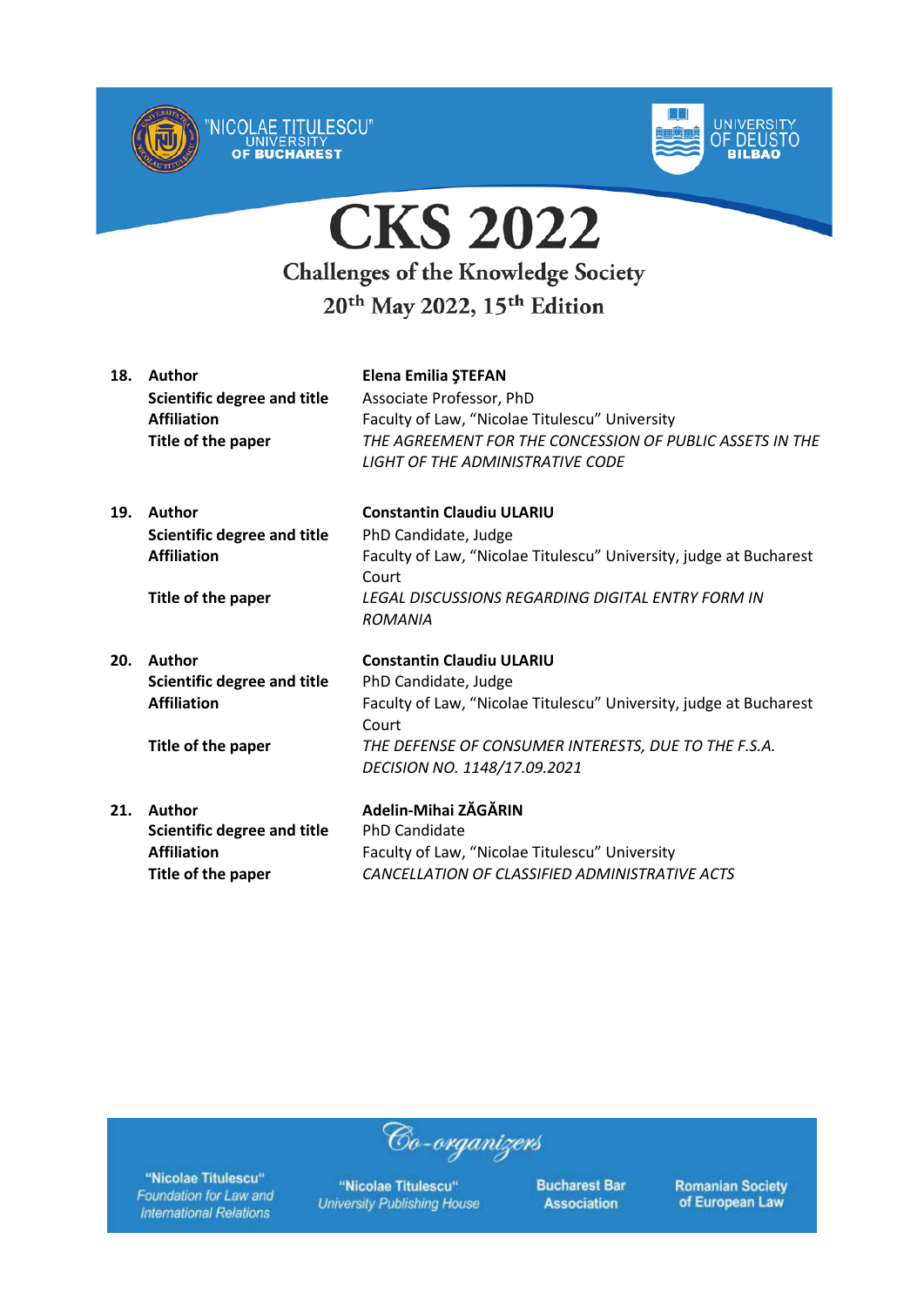



**CKS 2022** 

**Challenges of the Knowledge Society** 20<sup>th</sup> May 2022, 15<sup>th</sup> Edition

## **SECTION 1 - JURIDICAL SCIENCES**

### *SUBSECTION 1.4. INTELLECTUAL PROPERTY LAW*

*Chairpersons Professor, PhD, Viorel ROŞ Lecturer, PhD, Paul-George BUTA PhD, Andreea LIVĂDARIU*

| 01. | Author                      | Ileana-Ioana BÎLBĂ (POP)                                |
|-----|-----------------------------|---------------------------------------------------------|
|     | Scientific degree and title | <b>PhD Candidate</b>                                    |
|     | <b>Affiliation</b>          | Faculty of Law, "Nicolae Titulescu" University          |
|     | Title of the paper          | THE ROLE OF IDEAS IN COPYRIGHTED WORKS AND DOCTORAL     |
|     |                             | THESES. CONTRADICTION IN THE REGULATION OF THEIR REGIME |
|     |                             | (LAW NO. 8/1996 AND LAW NO. 206/2004)                   |
|     |                             |                                                         |

| 02. | Author                      | <b>Cristiana BUDILEANU</b>                     |
|-----|-----------------------------|------------------------------------------------|
|     | Scientific degree and title | PhD Candidate                                  |
|     | <b>Affiliation</b>          | Faculty of Law, "Nicolae Titulescu" University |
|     | Title of the paper          | OVERVIEW OF CRYPTO ASSETS FROM INTELLECTUAL    |
|     |                             | <b>PROPERTY PERSPECTIVE</b>                    |

**03. Author Paul-George BUTA Scientific degree and title** Lecturer, PhD **Affiliation** Faculty of Law, "Nicolae Titulescu" University **Title of the paper** *THE COURT OF JUSTICE OF THE EUROPEAN UNION'S DECISION IN POLAND V EUROPEAN PARLIAMENT – THE LAST CHALLENGE DISMISSED, WHO WILL TAKE THE NEXT STEP FORWARD?*

Co-organizers

"Nicolae Titulescu" Foundation for Law and **International Relations** 

"Nicolae Titulescu" **University Publishing House**  **Bucharest Bar Association**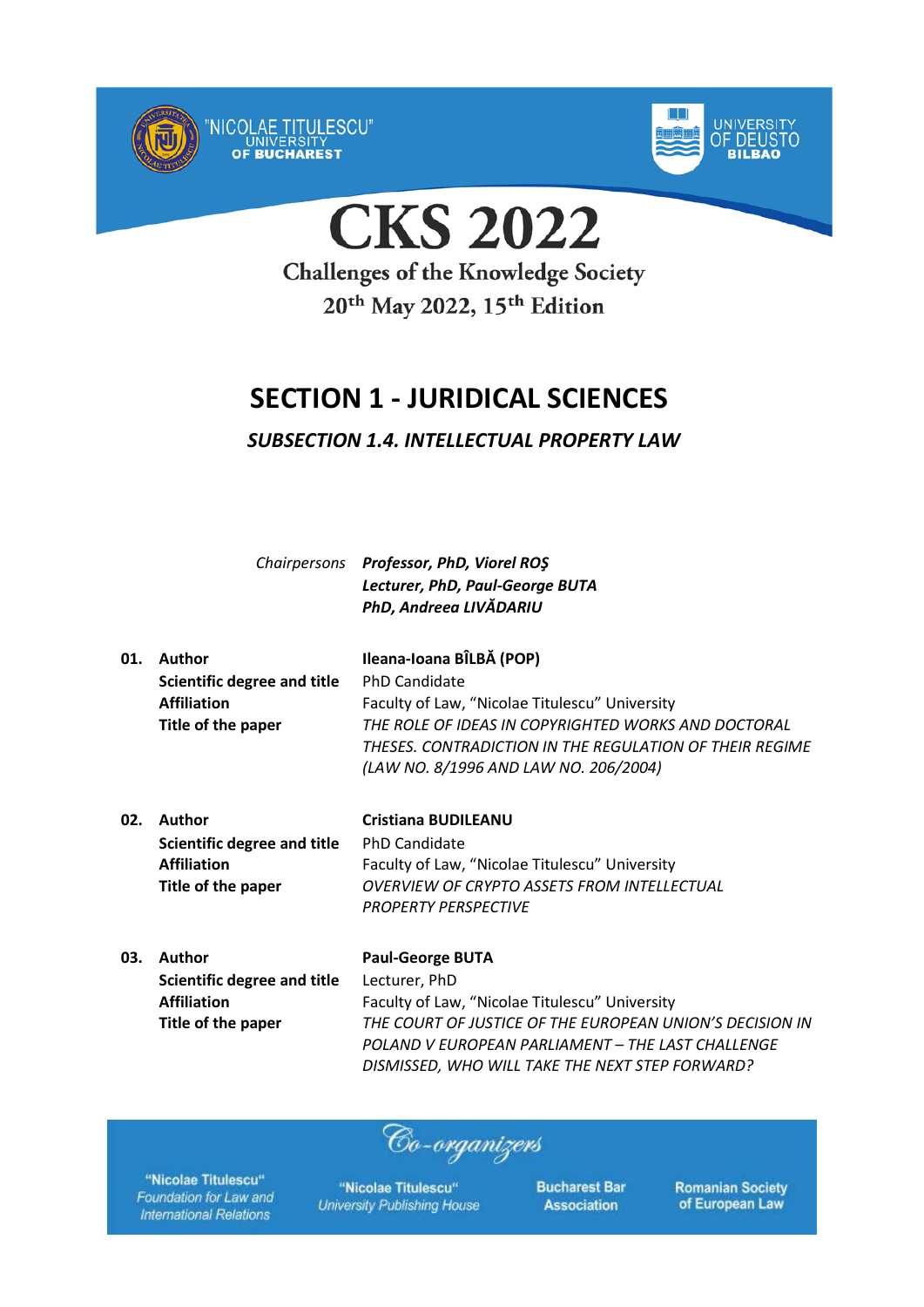



| 04. | Author<br>Scientific degree and title<br><b>Affiliation</b><br>Title of the paper | <b>Adrian CURELEA</b><br><b>PhD Candidate</b><br>Faculty of Law, "Nicolae Titulescu" University<br>INDICATIVE SIGNS - STANDARD OF QUALITY AND ORIGIN OF<br>PRODUCTS IN THE EUROPEAN UNION   |
|-----|-----------------------------------------------------------------------------------|---------------------------------------------------------------------------------------------------------------------------------------------------------------------------------------------|
| 05. | Author<br>Scientific degree and title<br><b>Affiliation</b><br>Title of the paper | <b>George-Mihai IRIMESCU</b><br><b>PhD Candidate</b><br>Faculty of Law, "Nicolae Titulescu" University<br>BRIEF CONSIDERATIONS REGARDING THE NOTION OF BAD FAITH<br>AT FUROPEAN UNION LEVEL |

| 06. | <b>Author</b>               | <b>Alexandru STAN</b>                                 |
|-----|-----------------------------|-------------------------------------------------------|
|     | Scientific degree and title | <b>PhD Candidate</b>                                  |
|     | <b>Affiliation</b>          | Faculty of Law, "Nicolae Titulescu" University        |
|     | Title of the paper          | QUOTATION AND USE OF THE RIGHT TO QUOTE IN DOCTORAL   |
|     |                             | THESES. QUOTATION SYSTEMS USED IN SCIENTIFIC WORKS IN |
|     |                             | THE FIELD OF LAW                                      |
|     |                             |                                                       |

| 07. | Author                      | <b>Ruxandra VISOIU</b>                                          |
|-----|-----------------------------|-----------------------------------------------------------------|
|     | Scientific degree and title | PhD Candidate                                                   |
|     | <b>Affiliation</b>          | Faculty of Law, "Nicolae Titulescu" University, Attorney at Law |
|     |                             | (Bucharest Bar)                                                 |
|     | Title of the paper          | MORAL RIGHTS UNDER EU COPYRIGHT LAW                             |

Co-organizers

"Nicolae Titulescu" Foundation for Law and **International Relations** 

"Nicolae Titulescu" **University Publishing House**  **Bucharest Bar Association**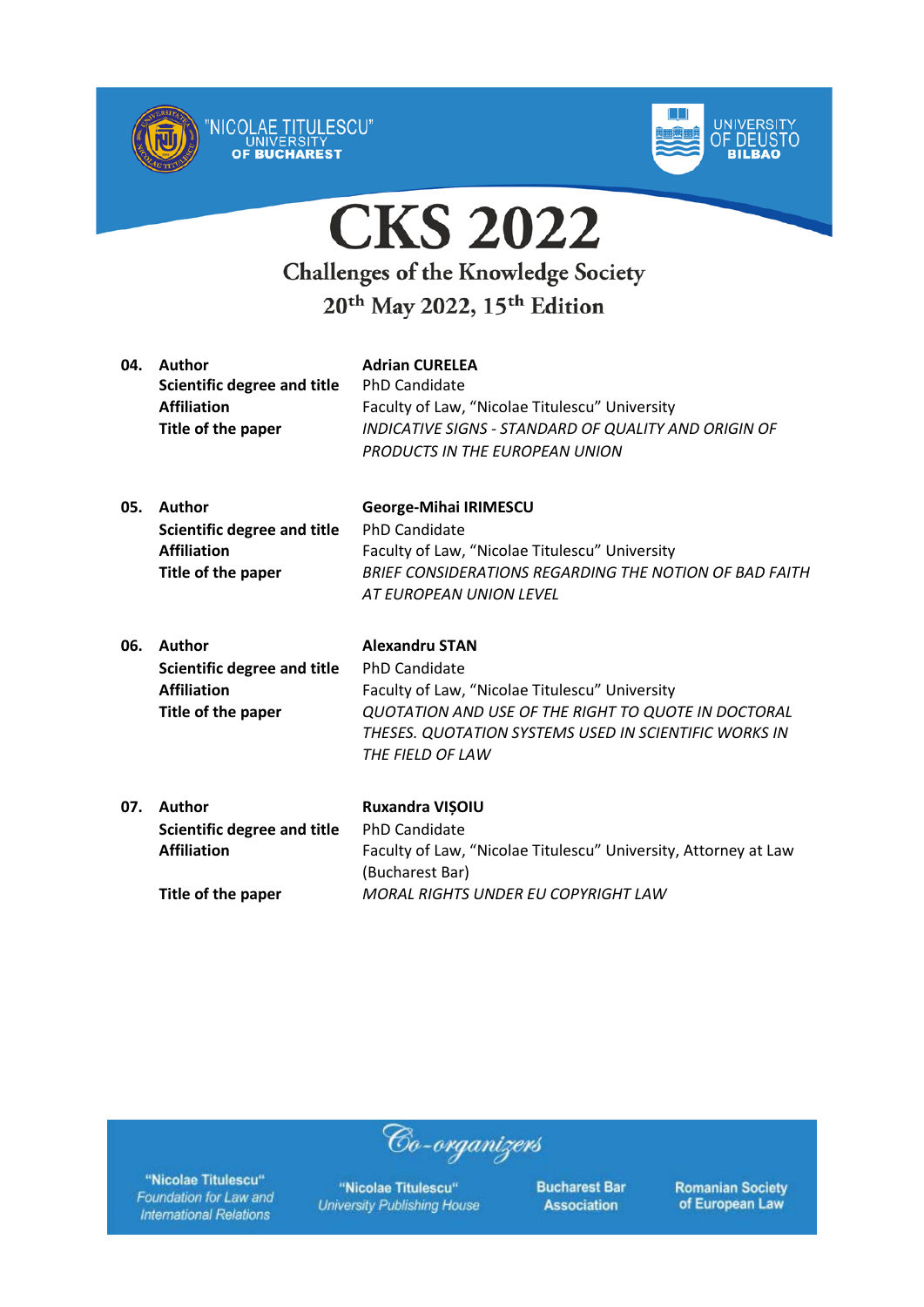



## **SECTION 2 – ECONOMIC SCIENCES**

### *SUBSECTION 2.1. ECONOMICS*

*Chairpersons Professor, PhD, Valentina VASILE Professor, PhD, Nicoleta JULA Lecturer, PhD, Mihaela ILIESCU Assistant Professor, PhD, Felicia Alina CHIVULESCU*

| 01. | Author                      | <b>Valentin Gabriel CRISTEA</b>    |
|-----|-----------------------------|------------------------------------|
|     | Scientific degree and title | Degree I, Mathematics Teacher      |
|     | <b>Affiliation</b>          | Ulmi Secondary School              |
|     | Title of the paper          | THE FAIR VALUE OF DEFERRED REVENUE |
|     |                             |                                    |

| 02. Author                  | <b>Valentin Gabriel CRISTEA</b> |
|-----------------------------|---------------------------------|
| Scientific degree and title | Degree I, Mathematics Teacher   |
| <b>Affiliation</b>          | Ulmi Secondary School           |
| Title of the paper          | DEFERRED REVENUE ACCOUNTING     |

| 03. | <b>Author</b>               | <b>Maria-Zenovia GRIGORE</b>                               |
|-----|-----------------------------|------------------------------------------------------------|
|     | Scientific degree and title | Associate Professor, PhD                                   |
|     | <b>Affiliation</b>          | Faculty of Economics and Business Administration, "Nicolae |
|     |                             | Titulescu" University                                      |
|     | Title of the paper          | WATER COLLECTION, TREATMENT AND SUPPLY AS AN ESSENTIAL     |
|     |                             | SERVICE AND ENGINE FOR SUSTAINABLE AND RESILIENT           |
|     |                             | DEVELOPMENT IN POST PANDEMIC PERIOD. ECONOMIC              |
|     |                             | PERFORMANCE V. SOCIAL RESPONSIBILITY                       |
|     | Name of the co-authors      | Răzvan Vasile, LLM, Faculty of Economics and Business      |
|     | and affiliation             | Administration, "Nicolae Titulescu" University             |

Co-organizers

"Nicolae Titulescu" Foundation for Law and **International Relations** 

"Nicolae Titulescu" **University Publishing House**  **Bucharest Bar Association**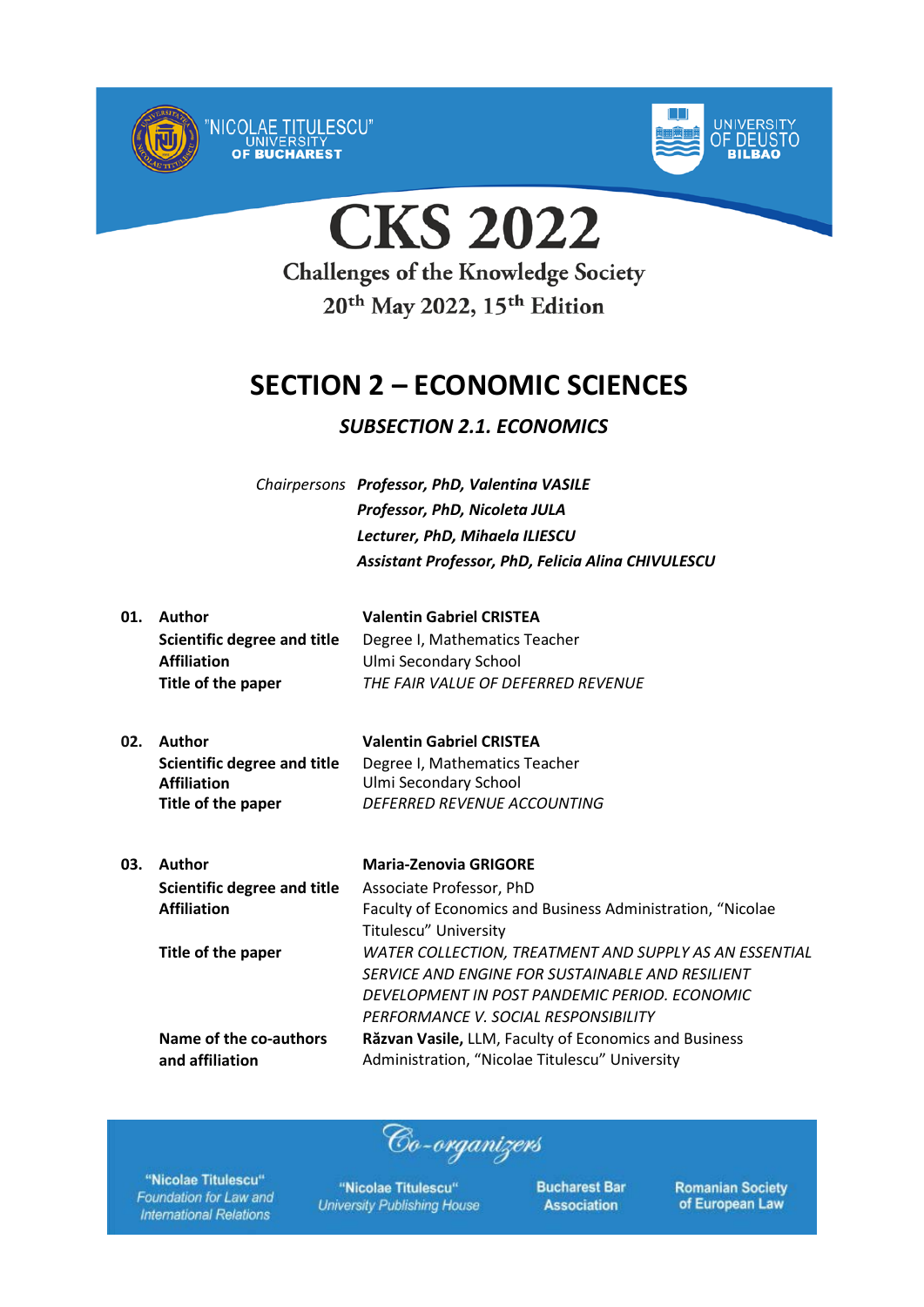



|     | 04. Author                                   | Elena Mihaela ILIESCU                                                                                          |
|-----|----------------------------------------------|----------------------------------------------------------------------------------------------------------------|
|     | <b>Scientific degree and title</b>           | Lecturer, PhD                                                                                                  |
|     | <b>Affiliation</b>                           | Faculty of Economics and Business Administration, "Nicolae                                                     |
|     |                                              | <b>Titulescu" University</b>                                                                                   |
|     | Title of the paper                           | THE COVID-19 PANDEMIC IMPACT ON LIFE AND HEALTH<br><b>INSURANCE</b>                                            |
|     | <b>Name of co-authors</b><br>and affiliation | Ioana Roxana ARSINTE, LLM, Faculty of Economics and Business<br>Administration, "Nicolae Titulescu" University |
| 05. | Author                                       | Mădălina RĂDOI                                                                                                 |
|     | <b>Scientific degree and title</b>           | Associate Professor, PhD                                                                                       |
|     | <b>Affiliation</b>                           | Faculty of Economics and Business Administration, "Nicolae                                                     |
|     |                                              | Titulescu" University                                                                                          |
|     | Title of the paper                           | LEVERS FOR THE MACROSTABILIZATION OF ECONOMY                                                                   |
|     |                                              | AVAILABLE TO THE MONETARY AUTHORITY AND ACTUAL                                                                 |
|     |                                              | <b>MEASURES ADOPTED IN THE CONTEXT OF THE COVID-19</b>                                                         |
|     |                                              | <b>PANDEMIC</b>                                                                                                |
|     | Name of co-authors<br>and affiliation        | Nicoleta PANAIT, Lecturer, PhD, Faculty of Economics and                                                       |
|     |                                              | Business Administration, "Nicolae Titulescu" University                                                        |
|     | 06. Author                                   | <b>Andreea STROE</b>                                                                                           |
|     | <b>Scientific degree and title</b>           | Lecturer, PhD                                                                                                  |
|     | <b>Affiliation</b>                           | Faculty of Economics and Business Administration, "Nicolae<br>Titulescu" University                            |
|     | Title of the paper                           | ANALYSIS OF REGIONAL MIGRATION DISPARITIES IN ROMANIA                                                          |
|     | <b>Name of co-authors</b>                    | Andreea-Oana ENACHE, PhD, Institute of National Economy,                                                       |
|     | and affiliation                              | Romanian Academy                                                                                               |
|     | 07. Author                                   | <b>Emilia Cornelia STOICA</b>                                                                                  |
|     | <b>Scientific degree and title</b>           | Associate Professor, PhD                                                                                       |
|     | <b>Affiliation</b>                           | Faculty of International Relations and Administration, "Nicolae                                                |
|     |                                              | <b>Titulescu" University</b>                                                                                   |
|     | Title of the paper                           | CROWDFUNDING - A VIABLE ALTERNATIVE TO FINANCE SMALL AND                                                       |
|     |                                              | <b>MEDIUM ENTERPRISES</b>                                                                                      |
|     | Name of the co-authors                       | Elena Mihaela ILIESCU, Lecturer, PhD, Faculty of Economics and                                                 |
|     | and affiliation                              | Business Administration, "Nicolae Titulescu" University                                                        |
|     |                                              |                                                                                                                |

Co-organizers

"Nicolae Titulescu" Foundation for Law and **International Relations** 

"Nicolae Titulescu" **University Publishing House**  **Bucharest Bar Association**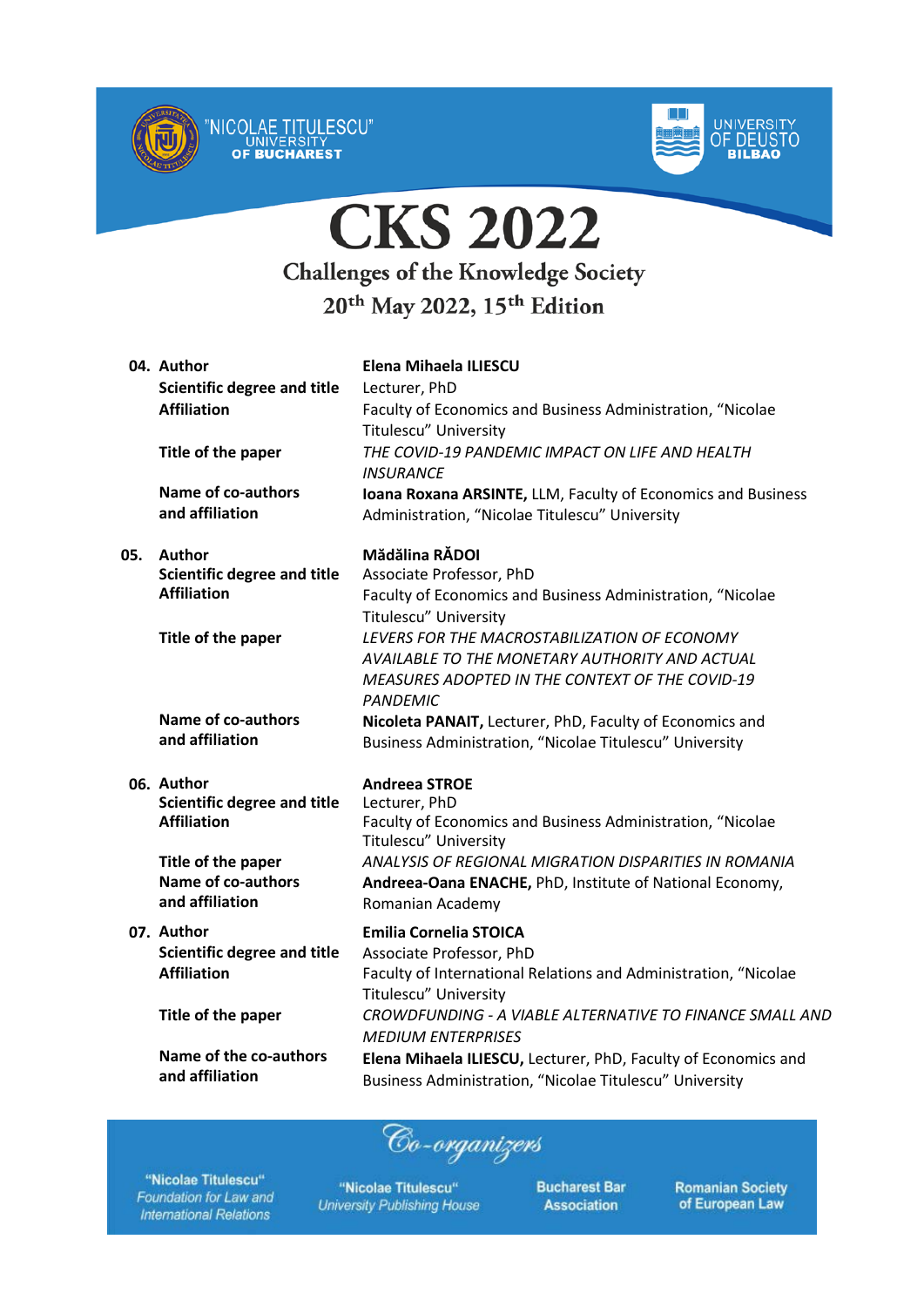



| 08. | Author                      | Viorica Mirela ȘTEFAN-DUICU                                |
|-----|-----------------------------|------------------------------------------------------------|
|     | Scientific degree and title | Lecturer, PhD                                              |
|     | <b>Affiliation</b>          | Faculty of Economics and Business Administration, "Nicolae |
|     |                             | Titulescu" University                                      |
|     | Title of the paper          | PLACEMENT OF THE PROFESSIONAL JUDGMENT IN THE CURRENT      |
|     |                             | <b>REMOTE WORKING ENVIRONMENT</b>                          |
|     | Name of the co-authors      | Mihaela SUDACEVSCHI, Associate Professor, PhD, Faculty     |
|     | and affiliation             | of Economics and Business Administration, "Nicolae         |
|     |                             | Titulescu" University                                      |
| 09. | Author                      | <b>Sandra TEODORESCU</b>                                   |
|     | Scientific degree and title | Associate Professor, PhD                                   |
|     | <b>Affiliation</b>          | Faculty of Economics and Business Administration, "Nicolae |
|     |                             | Titulescu" University                                      |
|     | Title of the paper          | RESEARCH, DEVELOPMENT AND INNOVATION IN ROMANIA            |
|     |                             | BETWEEN REALITY AND IMPROVEMENT SOLUTIONS                  |
|     | Name of the co-authors      | Mădălina TOCAN, Associate Professor, PhD, Faculty of       |
|     | and affiliation             | Financial Management, Ecological University of Bucharest,  |
|     |                             | Scientific Researcher III, Institute of National Economy,  |
|     |                             | Romanian Academy                                           |
|     |                             | Oana CHINDRIS-VĂSIOIU, PhD, Scientific Researcher III,     |
|     |                             | Institute of National Economy, Romanian Academy            |

"Nicolae Titulescu" Foundation for Law and **International Relations** 

"Nicolae Titulescu" **University Publishing House** 

Co-organizers

**Bucharest Bar Association**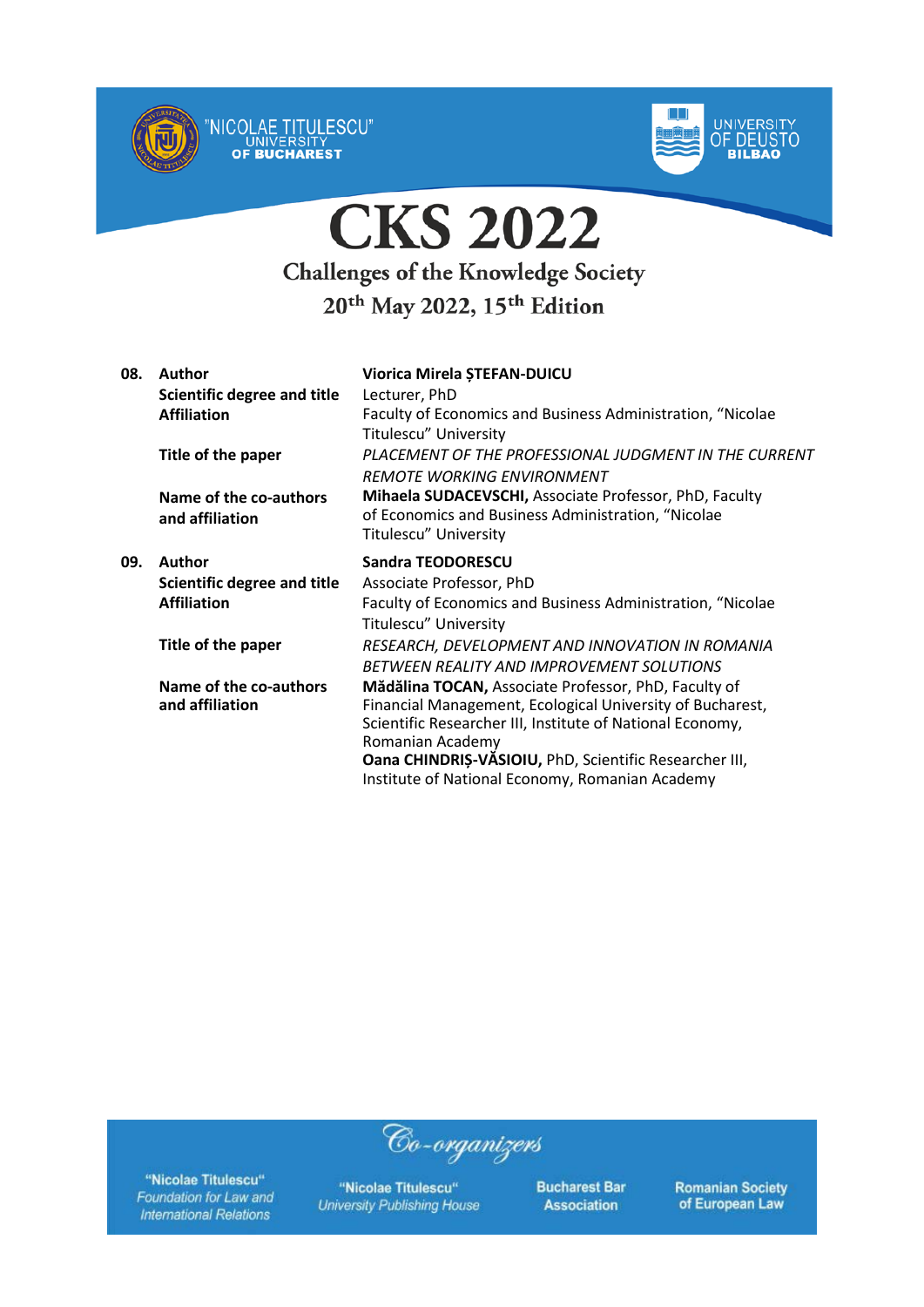



**CKS 2022** 

**Challenges of the Knowledge Society** 20<sup>th</sup> May 2022, 15<sup>th</sup> Edition

## **SECTION 2 – ECONOMIC SCIENCES**

### *SUBSECTION 2.2. BUSINESS ADMINISTRATION AND MARKETING*

*Chairpersons Associate Professor, PhD, Mihaela SUDACEVSCHI Lecturer, PhD, Mirela VOICU Lecturer, PhD, Otilia Elena PLATON*

| 01. | Author<br>Scientific degree and title<br><b>Affiliation</b> | <b>Adina-Georgeta CRETAN</b><br>Associate Professor, PhD<br>Faculty of Economics and Business Administration, "Nicolae<br>Titulescu" University, Computer Science Department |
|-----|-------------------------------------------------------------|------------------------------------------------------------------------------------------------------------------------------------------------------------------------------|
|     | Title of the paper                                          | AGENT-BASED SYSTEM TO SUPPORT COLLABORATION AMONG<br>AUTONOMOUS MICROGRIDS                                                                                                   |
| 02. | Author                                                      | Adelina Andreea SIRITEANU                                                                                                                                                    |
|     | Scientific degree and title                                 | <b>PhD Candidate</b>                                                                                                                                                         |
|     | <b>Affiliation</b>                                          | Doctoral School of Economics and Business Administration,<br>"Alexandru Ioan Cuza" University of Iași                                                                        |
|     | Title of the paper                                          | THE INFLUENCE OF SOCIAL EFFECTS ON STOCKS OF DIRECT<br>INVESTMENT IN EASTERN EUROPEAN COUNTRIES                                                                              |
| 03. | Author                                                      | Mirela-Cristina VOICU                                                                                                                                                        |
|     | Scientific degree and title                                 | Lecturer, PhD                                                                                                                                                                |
|     | <b>Affiliation</b>                                          | Faculty of Economics and Business Administration, "Nicolae<br>Titulescu" University                                                                                          |
|     | Title of the paper                                          | UNDERSTANDING AND USING EMOTIONS IN MARKETING                                                                                                                                |

"Nicolae Titulescu" Foundation for Law and **International Relations** 

"Nicolae Titulescu" **University Publishing House** 

Co-organizers

**Bucharest Bar Association**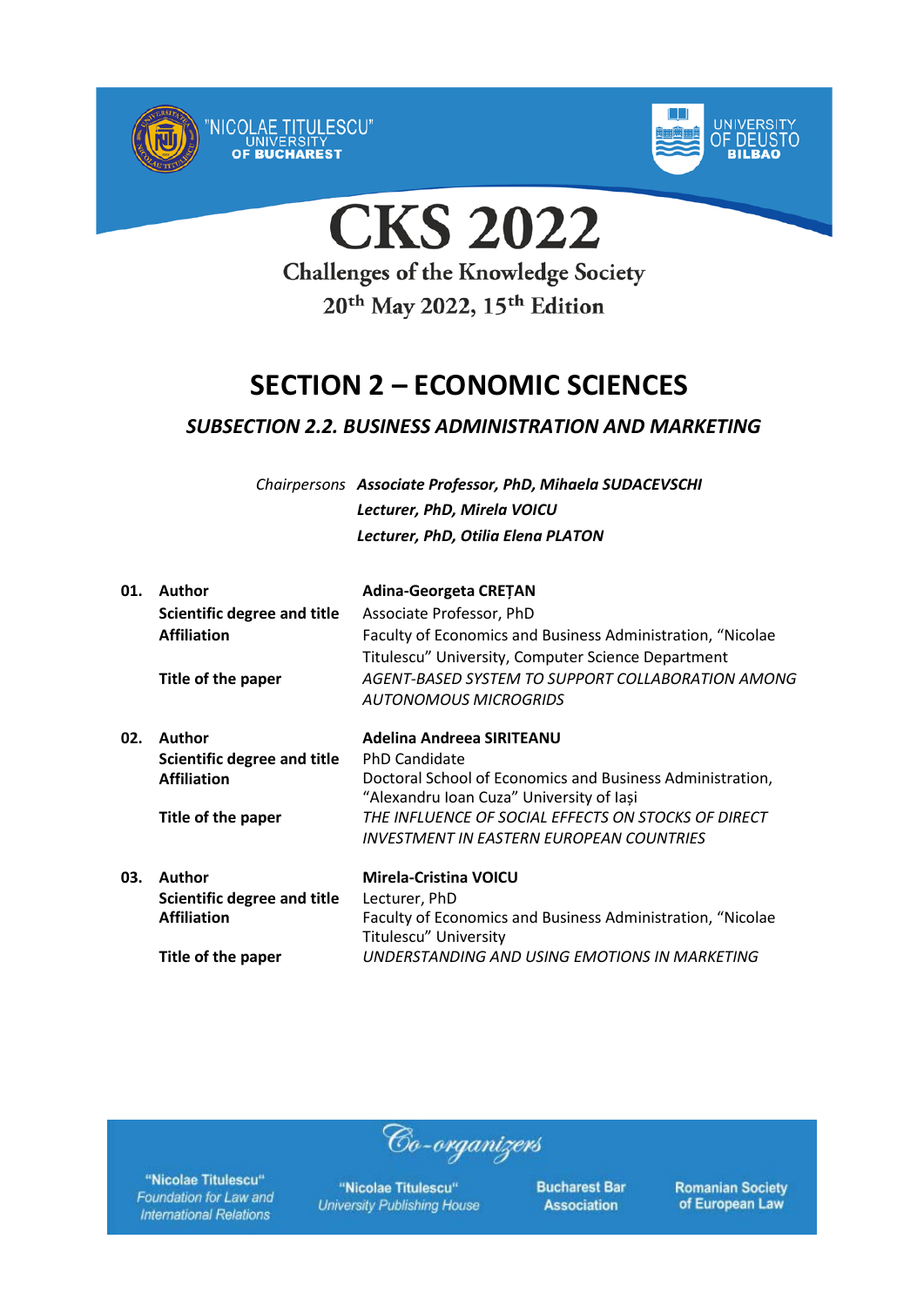



**CKS 2022 Challenges of the Knowledge Society** 20<sup>th</sup> May 2022, 15<sup>th</sup> Edition

## **SECTION 2 – ECONOMIC SCIENCES**

### *SUBSECTION 2.3. FINANCE AND ACCOUNTING*

*Chairpersons Associate Professor, PhD, Maria GRIGORE Associate Professor, PhD, Mădălina RĂDOI Lecturer, PhD, Mariana GURĂU*

| 01. | Author                             | Erika-Maria DOACĂ                                                                   |
|-----|------------------------------------|-------------------------------------------------------------------------------------|
|     | <b>Scientific degree and title</b> | <b>PhD Candidate</b>                                                                |
|     | <b>Affiliation</b>                 | Faculty of Economics and Business Administration, "Alexandru Ioan                   |
|     |                                    | Cuza" University, Iași                                                              |
|     | Title of the paper                 | THE IMPACT OF THE PANDEMIC ON SME EMPLOYEES IN EU                                   |
|     |                                    | <b>MEMBER STATES</b>                                                                |
| 02. | Author                             | <b>Maria Zenovia GRIGORE</b>                                                        |
|     | Scientific degree and title        | Associate Professor, PhD                                                            |
|     | <b>Affiliation</b>                 | Faculty of Economics and Business Administration, "Nicolae                          |
|     |                                    | Titulescu" University                                                               |
|     | Title of the paper                 | COMPARATIVE ANALYSE OF VAT SYSTEMS IN THE NEW E.U.                                  |
|     |                                    | <b>MEMBER STATES</b>                                                                |
|     | Name of co-authors                 | Adina Julieta CĂLĂRĂȘANU, LLM, Faculty of Economics and                             |
|     | and affiliation                    | Business Administration, "Nicolae Titulescu" University                             |
| 03. | Author                             | <b>Nicoleta PANAIT</b>                                                              |
|     | Scientific degree and title        | Lecturer, PhD                                                                       |
|     | <b>Affiliation</b>                 | Faculty of Economics and Business Administration, "Nicolae<br>Titulescu" University |
|     | Title of the paper                 | TRENDS OF THE BUDGET DEFICIT IN THE EUROZONE AND THE                                |
|     |                                    |                                                                                     |
|     |                                    | EUROPEAN UNION IN THE CURRENT CLIMATE                                               |
|     | Name of co-authors                 | <b>Emilia STOICA, Associate Professor, Faculty of Economics and</b>                 |
|     | and affiliation                    | Business Administration, "Nicolae Titulescu" University                             |

Co-organizers

"Nicolae Titulescu" Foundation for Law and **International Relations** 

"Nicolae Titulescu" **University Publishing House**  **Bucharest Bar Association**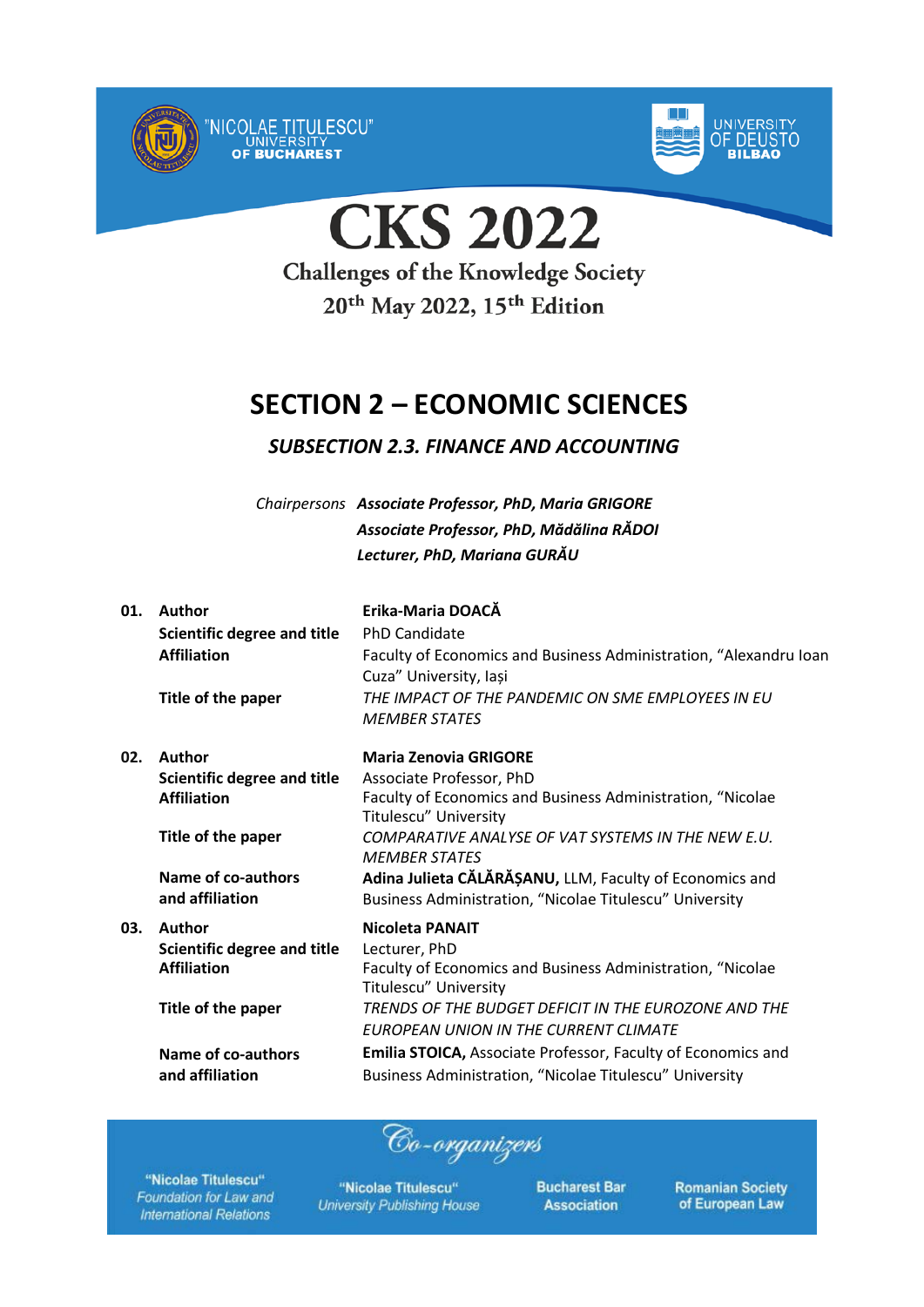



| 04. | Author                      | <b>Silviu-Ghiocel TATU</b>                                       |
|-----|-----------------------------|------------------------------------------------------------------|
|     | Scientific degree and title | Master Candidate                                                 |
|     | <b>Affiliation</b>          | Faculty of Economics and Business Administration, "Nicolae       |
|     |                             | Titulescu" University                                            |
|     | Title of the paper          | THE FINANCING OF LOWER SECONDARY EDUCATION UNITS.                |
|     |                             | <b>CONSTRAINTS AND OPPORTUNITIES</b>                             |
|     | Name of co-authors          | Nicoleta Cristina MATEI, Lecturer, PhD, Faculty of Economics and |
|     | and affiliation             | Business Administration, "Nicolae Titulescu" University          |

Co-organizers

"Nicolae Titulescu" Foundation for Law and **International Relations** 

"Nicolae Titulescu" **University Publishing House**  **Bucharest Bar Association**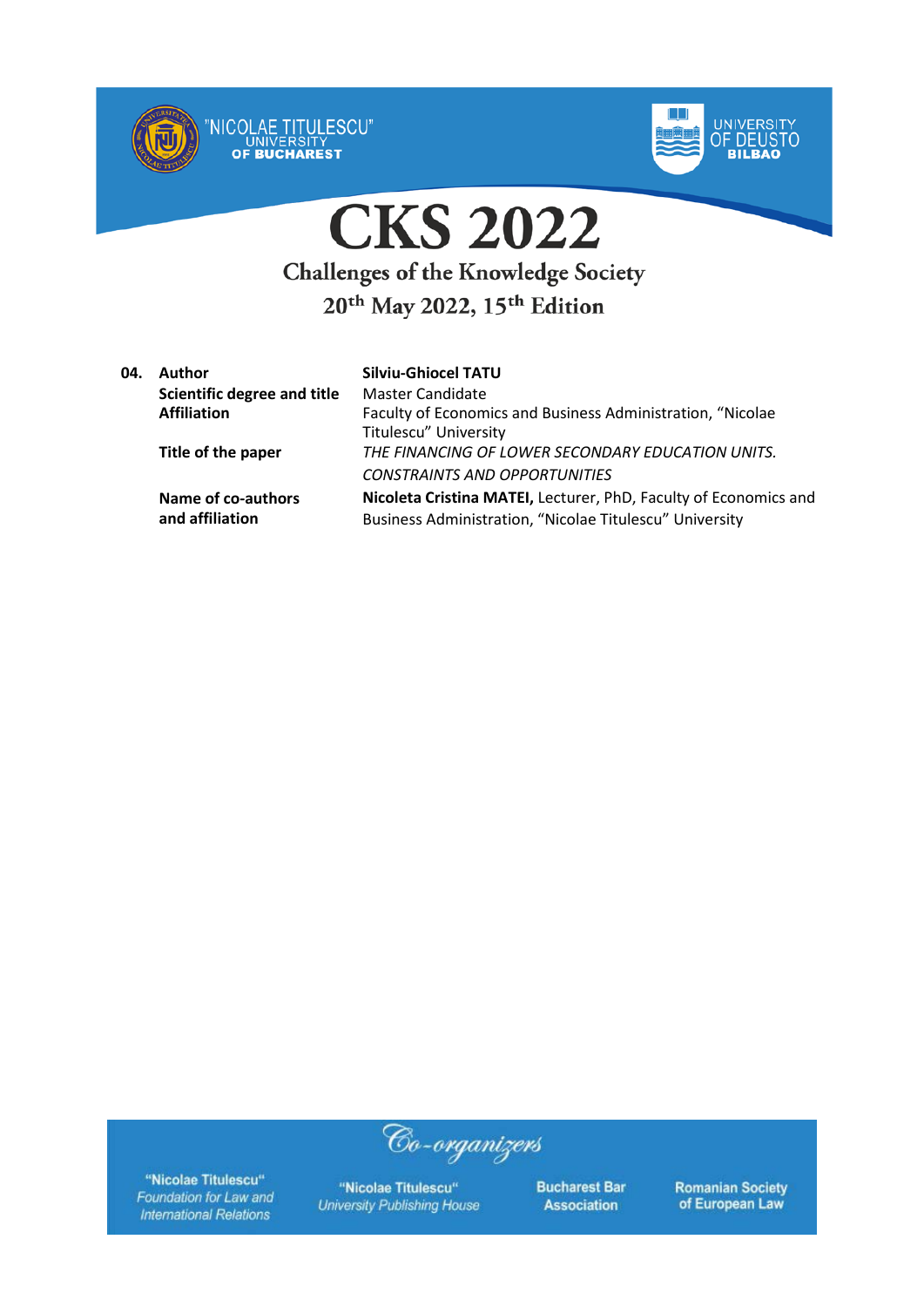



**CKS 2022** 

**Challenges of the Knowledge Society** 20<sup>th</sup> May 2022, 15<sup>th</sup> Edition

## **SECTION 3 – ADMINISTRATIVE AND POLITICAL SCIENCES**

*SUBSECTION 3.1. POLITICAL SCIENCES, INTERNATIONAL STUDIES AND RELATIONS*

*Chairpersons Associate Professor, PhD, Constantin BRĂGARU Lecturer, PhD, Diana Elena NEAGA*

| 01. | Author                      | Diana Elena NEAGA                                                                             |
|-----|-----------------------------|-----------------------------------------------------------------------------------------------|
|     | Scientific degree and title | Lecturer, PhD                                                                                 |
|     | <b>Affiliation</b>          | Faculty of International Relations and Administration, "Nicolae<br>Titulescu" University      |
|     | Title of the paper          | GENDER BASED VIOLENCE STILL UNDER FIRE. THE ISTANBUL<br>CONVENTION AND THE ROMANIAN WAY       |
| 02. | Author                      | Cătălina-Laura PASCU                                                                          |
|     | Scientific degree and title | <b>PhD</b>                                                                                    |
|     | <b>Affiliation</b>          | Faculty of Philosophy and Social-Political Sciences "Alexandru Ioan<br>Cuza" University, Iași |
|     | Title of the paper          | FROM REGIONAL TO GLOBAL - THE RUSSIAN FEDERATION                                              |
|     |                             | <i>STRATEGIES AND PERSPECTIVES</i>                                                            |
|     |                             |                                                                                               |

**03. Author Florina POPA Scientific degree and title** PhD Affiliation **Institute of National Economy, Romanian Academy Title of the paper** *ACTORS AND FACTORS INVOLVED IN PUBLIC POLICIES*

Co-organizers

"Nicolae Titulescu" Foundation for Law and **International Relations** 

"Nicolae Titulescu" **University Publishing House**  **Bucharest Bar Association**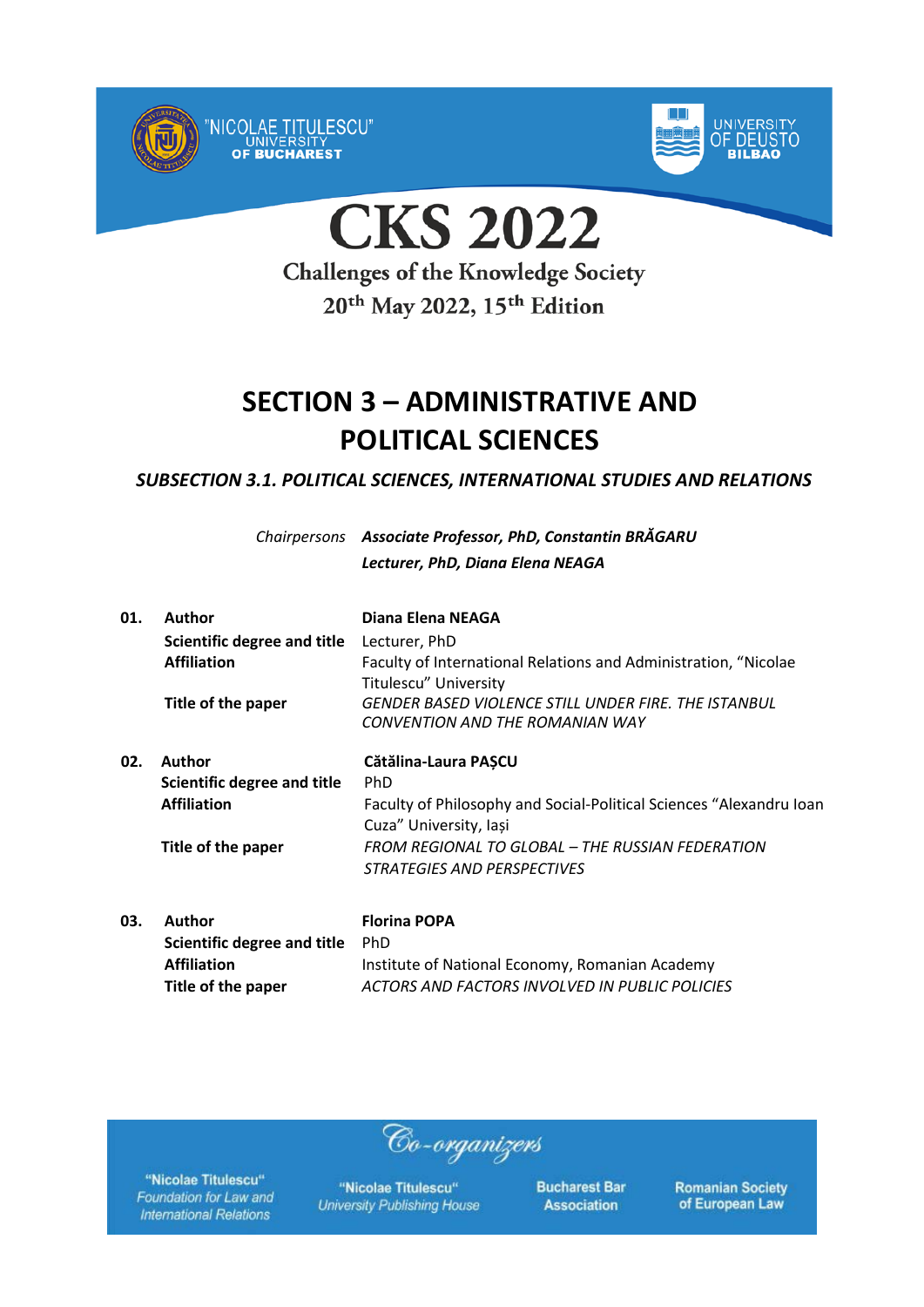



**CKS 2022** 

**Challenges of the Knowledge Society** 20<sup>th</sup> May 2022, 15<sup>th</sup> Edition

## **SECTION 3 – ADMINISTRATIVE AND POLITICAL SCIENCES**

*SUBSECTION 3.2. PUBLIC ADMINISTRATION*

*Chairpersons Lecturer, PhD, Liviu RADU Lecturer, PhD, Felicia BUCUR Lecturer, PhD, Carmen RADU*

| 01. | <b>Author</b>               | <b>Carmen RADU</b>                                                |
|-----|-----------------------------|-------------------------------------------------------------------|
|     | Scientific degree and title | Lecturer, PhD                                                     |
|     | <b>Affiliation</b>          | Faculty of International Relations and Administration, "Nicolae   |
|     |                             | <b>Titulescu" University</b>                                      |
|     | Title of the paper          | PANDEMIC AND ENERGY CRISIS - INFLUENCES ON THE LABOR              |
|     |                             | MARKET. RUSSIAN INVASION IN UKRAINE AND ITS CONSEQUENCES          |
|     | Name of the co-authors      | Liviu RADU, Lecturer, PhD, Faculty of International Relations and |
|     | and affiliation             | Administration, "Nicolae Titulescu" University                    |
| 02. | Author                      | <b>Emilia STOICA</b>                                              |
|     | Scientific degree and title | Associate Professor, PhD                                          |
|     | <b>Affiliation</b>          | Faculty of International Relations and Administration, "Nicolae   |
|     |                             | Titulescu" University                                             |
|     | Title of the paper          | MEDIUM AND LONG TERM ENERGY STRATEGY - A KEY ELEMENT              |
|     |                             | FOR ECONOMIC AND SOCIAL DEVELOPMENT                               |
|     | Name of co-authors          | Liviu RADU, Lecturer, PhD, Faculty of International Relations and |
|     | and affiliation             | Administration, "Nicolae Titulescu" University                    |
|     |                             |                                                                   |

"Nicolae Titulescu" Foundation for Law and **International Relations** 

"Nicolae Titulescu" **University Publishing House** 

Co-organizers

**Bucharest Bar Association**